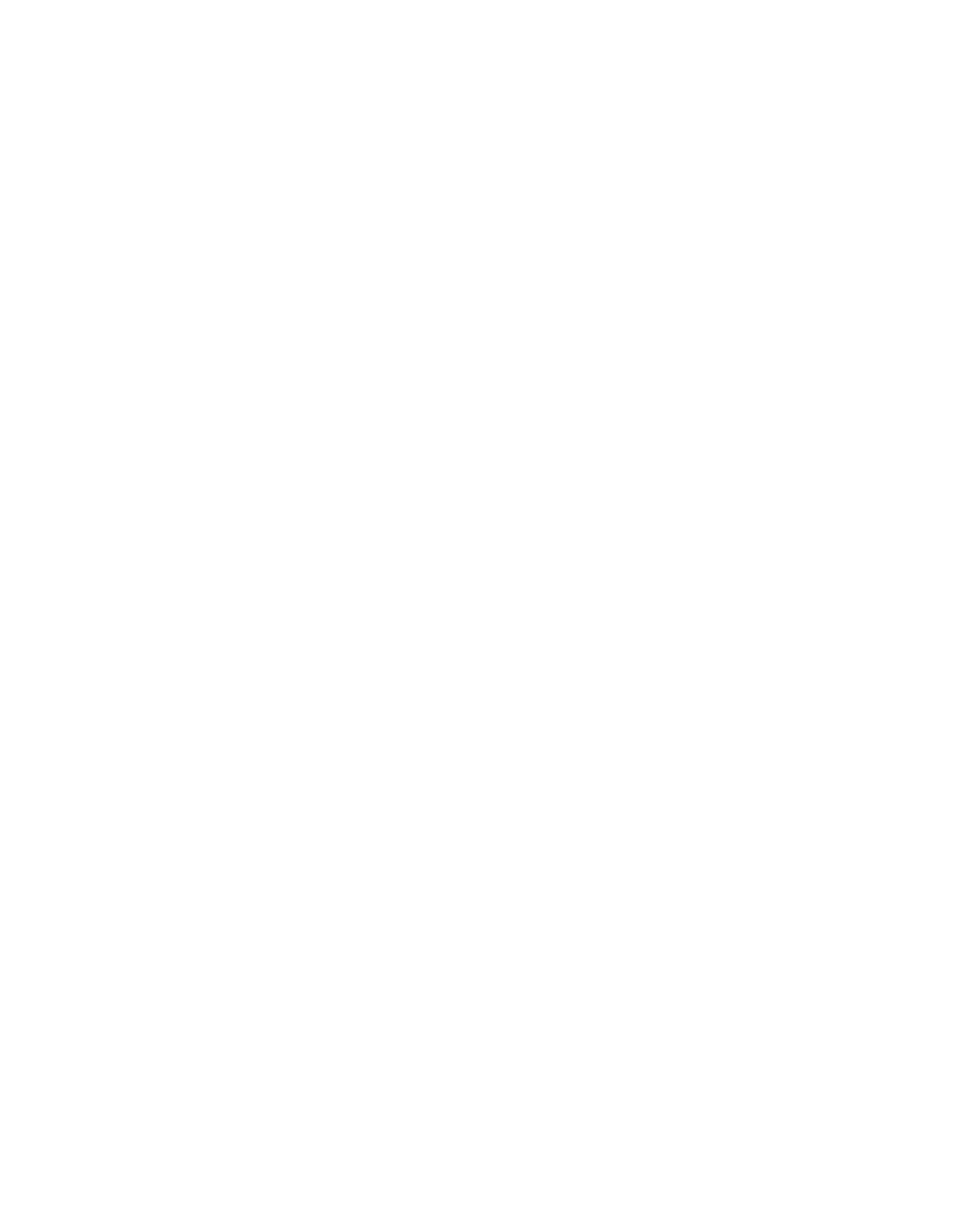## **IMF Working Paper**

#### Western Hemisphere Department

#### **A U.S. Financial Conditions Index: Putting Credit Where Credit is Due**

#### **Prepared by Andrew Swiston[1](#page-2-0)**

Authorized for distribution by Tamim Bayoumi

June 2008

#### **Abstract**

## **This Working Paper should not be reported as representing the views of the IMF.** The views expressed in this Working Paper are those of the author(s) and do not necessarily represent those of the IMF or IMF policy. Working Papers describe research in progress by the author(s) and are published to elicit comments and to further debate.

This paper uses vector autoregressions and impulse-response functions to construct a U.S. financial conditions index (FCI). Credit availability—proxied by survey results on lending standards—is an important driver of the business cycle, accounting for over 20 percent of the typical contribution of financial factors to growth. A net tightening in lending standards of 20 percentage points reduces economic activity by ¾ percent after one year and 1¼ percent after two years. Much of the impact of monetary policy on the economy also works through its effects on credit supply, which is evidence supporting the existence of a credit channel of monetary policy. Shocks to corporate bond yields, equity prices, and real exchange rates also contribute to fluctuations in the FCI. This FCI is an accurate predictor of real GDP growth, anticipating turning points in activity with a lead time of six to nine months. 15B

JEL Classification Numbers: E32, E44, E47, E51

Keywords:Financial conditions index, vector autoregression, credit channel, macro-financial linkages

Author's E-Mail Address: [aswiston@imf.org](mailto:aswiston@imf.org)

 $\overline{a}$ 

<span id="page-2-0"></span><sup>&</sup>lt;sup>1</sup> Thanks to Tamim Bayoumi, Koshy Mathai, Ola Melander, seminar participants at the International Monetary Fund, and participants in a seminar for U.S. officials for their comments and suggestions. All errors remain the author's.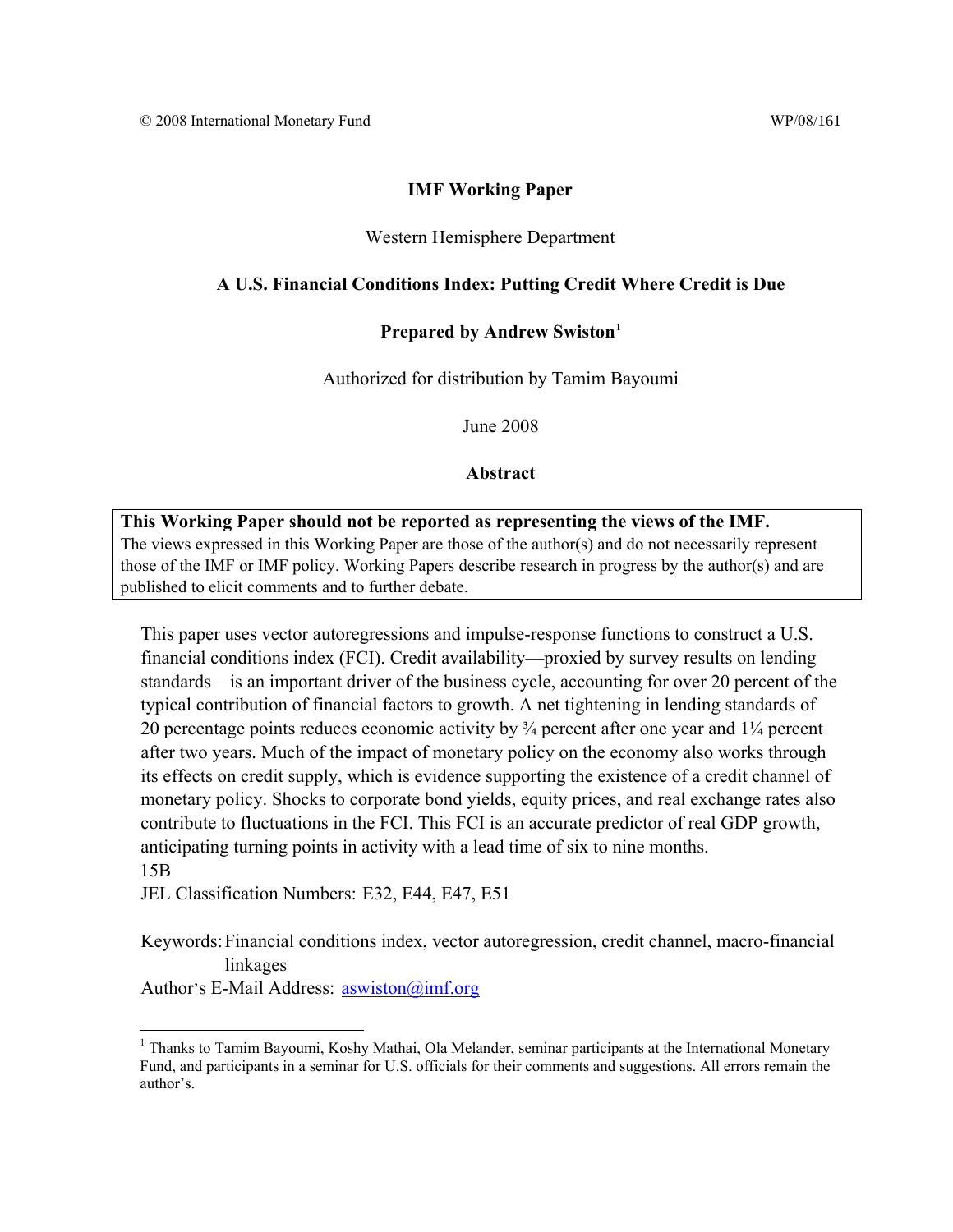| Contents | Page |
|----------|------|
|----------|------|

| $\mathbf{I}$ .                       |                                                                                    |  |
|--------------------------------------|------------------------------------------------------------------------------------|--|
| II.                                  |                                                                                    |  |
|                                      |                                                                                    |  |
|                                      |                                                                                    |  |
|                                      |                                                                                    |  |
|                                      |                                                                                    |  |
|                                      |                                                                                    |  |
|                                      |                                                                                    |  |
|                                      |                                                                                    |  |
| Tables<br>1.<br>2.<br>3 <sub>1</sub> | Financial Conditions and Real Activity: Correlations and Variance Decompositions26 |  |
| Figures                              |                                                                                    |  |
| 1.                                   |                                                                                    |  |
| 2.                                   |                                                                                    |  |
| 3 <sub>1</sub>                       |                                                                                    |  |
| 4.                                   |                                                                                    |  |
| 5.                                   |                                                                                    |  |
| 6.                                   |                                                                                    |  |
| 7.                                   |                                                                                    |  |
| 8.<br>9.                             | Credit Availability and the Impact of Monetary Policy on Growth 23                 |  |
| 10.                                  |                                                                                    |  |
| 11.                                  |                                                                                    |  |
| 12.                                  |                                                                                    |  |
| 13.                                  |                                                                                    |  |
| 14.                                  |                                                                                    |  |
| 15.                                  |                                                                                    |  |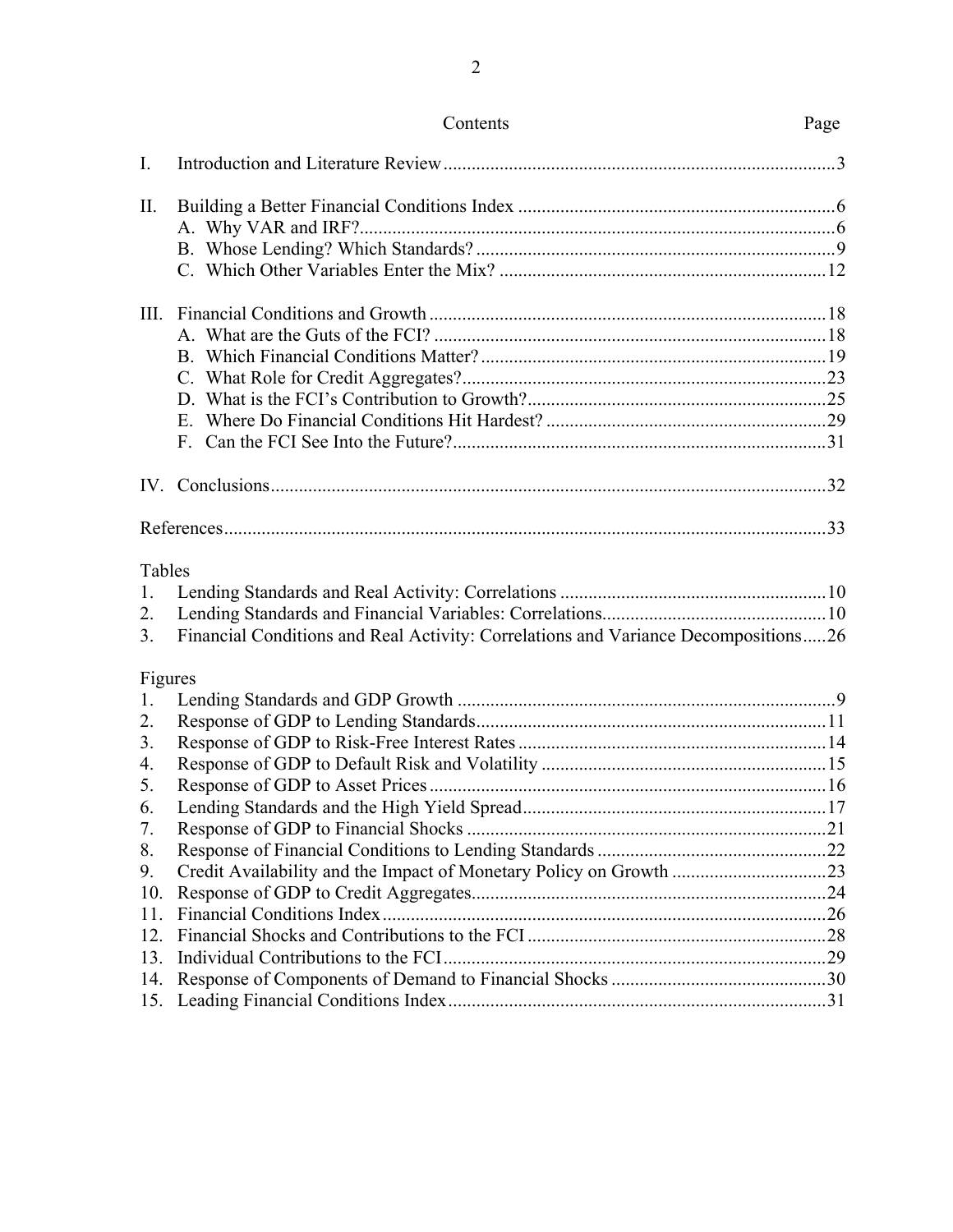#### **I. INTRODUCTION AND LITERATURE REVIEW**

This paper constructs a measure of economy-wide financial conditions for the United States. The goal is to provide a reasonably comprehensive, yet tractable model within which to analyze the impact on real economic activity of high-frequency movements in financial markets.

Interest in the effects of monetary policy on the economy is hardly new, as the seminal work of Friedman and Schwartz (1963) spawned an entire field devoted to identifying monetary policy shocks and estimating their effects on the economy.<sup>[2](#page-4-0)</sup> However, the rapidly growing complexity of financial systems of countries like the United States necessitates a broader view, for two reasons. First, sound estimates of the impact of other financial markets on the real economy are required, because of their possible importance in aggregate economic fluctuations. Second, if movements in other financial variables that affect the economy are correlated with monetary policy yet no account is taken of their impact, estimates of the role played by monetary policy in determining activity and prices could be biased.

Analysis of the effects on growth and inflation of financial conditions more broadly has taken a number of approaches. Gauthier et al (2004), Batini and Turnbull (2002), Goodhart and Hofmann (2001, 2002), and Mayes and Virén (2001) built Financial Conditions Indices (FCIs) using coefficients based on estimated IS curves. Gauthier et al (2004) also calculate an FCI using a vector autoregression (VAR). Macroeconomic Advisers (1998) and Dudley and Hatzius (2000) employ FCIs based on large-scale macroeconometric models. English et al (2005) build factor models for the United States, United Kingdom, and Germany that each incorporate three to four dozen financial variables, and use the factors, including lagged values, to predict the output gap and inflation. Stock and Watson (2003) forecast output growth using the trimmed mean of a number of univariate output forecasts, and find that this method improves accuracy relative to simple univariate methods.

Most of this work has focused on the signals sent by prices of financial assets, without distinguishing between the effects of credit demand versus supply on these prices, or looking at other ways to measure the economic impact of shifts in credit supply.<sup>[3](#page-4-1)</sup> A rise in corporate spreads provoked, for example, by increased demand for borrowing to finance productive investment may indicate that economic activity will expand. However, the same rise in spreads, if caused by the reduced willingness of lenders to extend credit on previous terms due to a lack of availability of funds, could signal a future slowdown.

<span id="page-4-0"></span><sup>&</sup>lt;sup>2</sup> Romer and Romer (1989), Boschen and Mills (1991), Strongin (1995), and Bernanke and Mihov (1998) develop indicators of monetary policy conditions. Bernanke and Blinder (1992), Sims (1992), Christiano et al (1996), and Bernanke et al (2005) are among those exploring the effects of monetary policy on the economy.

<span id="page-4-1"></span> $3$  English et al (2005) consider variables that could isolate the effects of credit supply and demand, but they do not attempt to identify a specific credit supply factor within their model.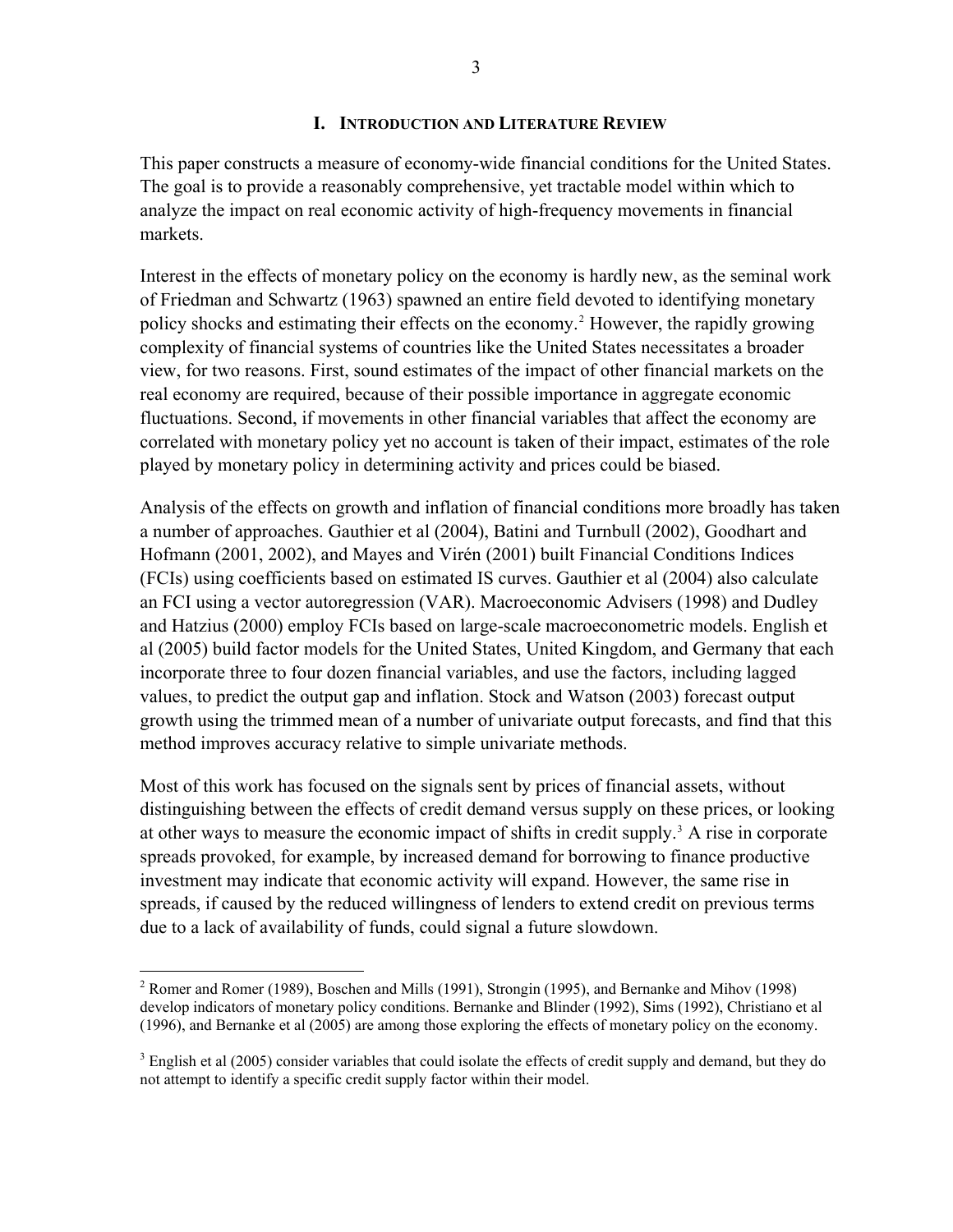This distinction between shifts in demand and supply becomes especially important in a world of uncertainty and asymmetric information. Financial institutions may engage in credit rationing to limit their exposure to moral hazard (Stiglitz and Weiss, 1981). This implies that shifts in the supply of funds available from financial institutions may manifest themselves as movements in the quantity of credit rather than changes in the price.

Examining movements in the quantity of credit extended along with price changes could help to evaluate whether shifts in credit demand or supply predominate in a given period, but their information content is diminished by the fact that most credit aggregates cover only *external* finance. The procyclicality of firm cash flows—and access to internal funds to finance investment—means that the quantity of credit extended may not show the expected procyclical pattern. Rather, as the economy slows and profits dry up, if rising demand for external finance is driving credit growth, the behavior of credit aggregates would be sending the wrong message about the future direction of the economy. A similar argument could be made for cyclical movements in households' discretionary income and consumer credit, although these would be expected to show less sensitivity to the business cycle.

This paper therefore focuses on the concept of "credit availability"—the willingness of lenders to provide funds at the market interest rate. This willingness can fluctuate because of credit market imperfections. Some examples of ways that credit availability could vary include non-interest fees, the maturity of credit extended, maximum credit size, loan covenants, credit score requirements, and collateralization requirements. The advantage of analyzing credit availability is that it is closely related to credit supply, and can be seen as relatively independent of factors underlying credit demand. To the extent credit availability can be measured, it can usefully complement data on prices and quantities in discerning whether overall financial conditions are accommodative or restrictive.

Examination of the role of credit availability in aggregate economic fluctuations has been particularly active in relation to the credit channel of monetary policy transmission. Bernanke and Blinder (1988) developed a model in which a tightening of monetary policy reduced output by draining reserves from the banking system and thus restricting the quantity of credit that banks are able to supply—the bank lending channel.<sup>[4](#page-5-0)</sup> Bernanke and Blinder (1992), and Kashyap and Stein (2000) provide evidence confirming this channel's existence—in the first case showing the aggregate decline in bank lending in response to contractionary monetary policy shocks, and in the second finding that banks with less liquid balance sheets cut back on lending more when monetary policy tightens.<sup>[5](#page-5-1)</sup>

<span id="page-5-0"></span> 4 Bernanke et al (1999) present a model showing more generally how credit market imperfections can propagate shocks.

<span id="page-5-1"></span> $<sup>5</sup>$  There is also some literature on a closely-related bank capital channel of monetary policy transmission. See,</sup> e.g. Greenlaw et al (2008), Gambacorta and Mistrulli (2004), and Van den Heuvel (2002). The impact of either channel relies critically on the idea that banks face an upward-sloping supply curve for raising funds.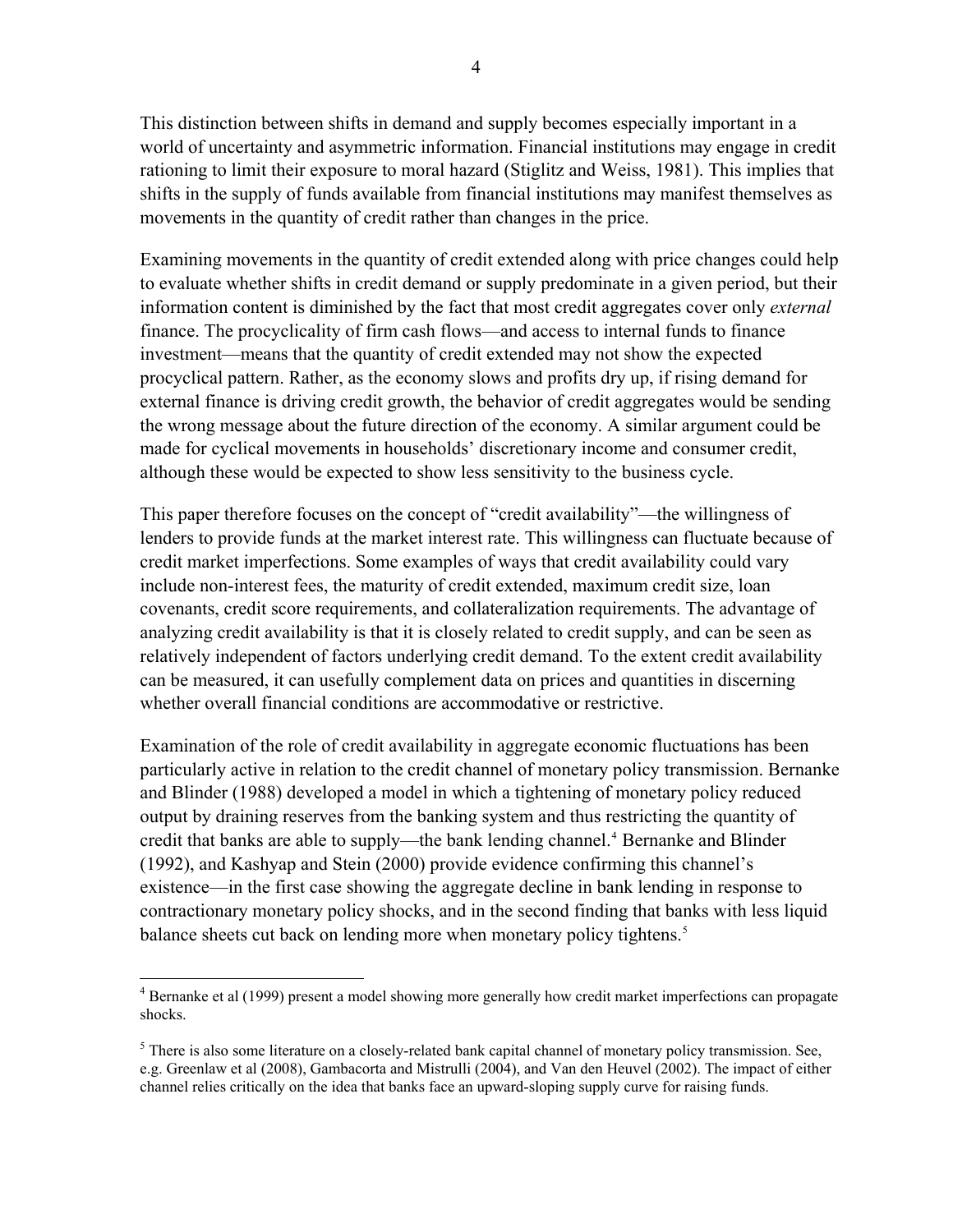Monetary policy shocks also impact credit supply through their effects on the cash flow and collateral asset values of firms and households. A monetary policy contraction worsens borrower balance sheets, which reduces the willingness of financial institutions to lend at the going interest rate and increases the external finance premium—the balance sheet channel. Gertler and Gilchrist (1994) show that the effects of monetary policy are greater for small manufacturing firms than large ones, supporting the existence of the balance sheet channel in that financial frictions are likely to be especially important for small firms. Ashcraft and Campello (2007) find that small subsidiary banks within the same bank holding company cut back lending more in geographical areas that have been hit harder by a monetary policy shock, suggesting that considerations related to borrower balance sheets play a role.

One common thread in most analysis of the credit channel is the focus on monetary policy and credit quantities. Simultaneously considering other financial variables that are important in determining both economic activity and the quantity of credit may lead to more precise estimates of the response of output to credit availability.

This paper brings together an emphasis on broad financial conditions with a concern for capturing the role of credit availability in the business cycle. The FCI constructed in this paper contains three features that, when combined, more accurately measure the true response of economic activity to financial conditions, namely:

- The FCI includes a broad range of variables (and examines, but rejects, still others) covering major financial markets and channels of transmission to the real economy. The inclusion of a measure of credit availability—from the Federal Reserve's Senior Loan Officer's Opinion Survey on Lending Standards—along with asset price variables, is of particular importance.
- Estimation is conducted in a VAR framework. Unlike the IS-curve analysis common in the literature, estimates of the linkages between financial markets and the real economy incorporate the endogenous response of financial variables to economic activity, as well as to each other. Accounting for these effects is important when attempting to disentangle the impact of multiple variables that are highly correlated.
- The FCI is calculated with a dynamic weight structure computed using impulseresponse functions (IRFs) from a VAR, allowing the FCI to accurately incorporate the timing of transmission from financial markets to real activity.

The FCI calculated here contains statistically significant effects on GDP growth from shocks to lending standards, corporate bond yields, equity prices, and real exchange rates, while credit quantities contain little information about future economic activity that is not captured by lending standards. This FCI is an accurate predictor of real GDP growth; because it incorporates information from financial shocks over a period of eight quarters preceding the quarter in which GDP is measured, it contains a substantial amount of leading information about economic activity.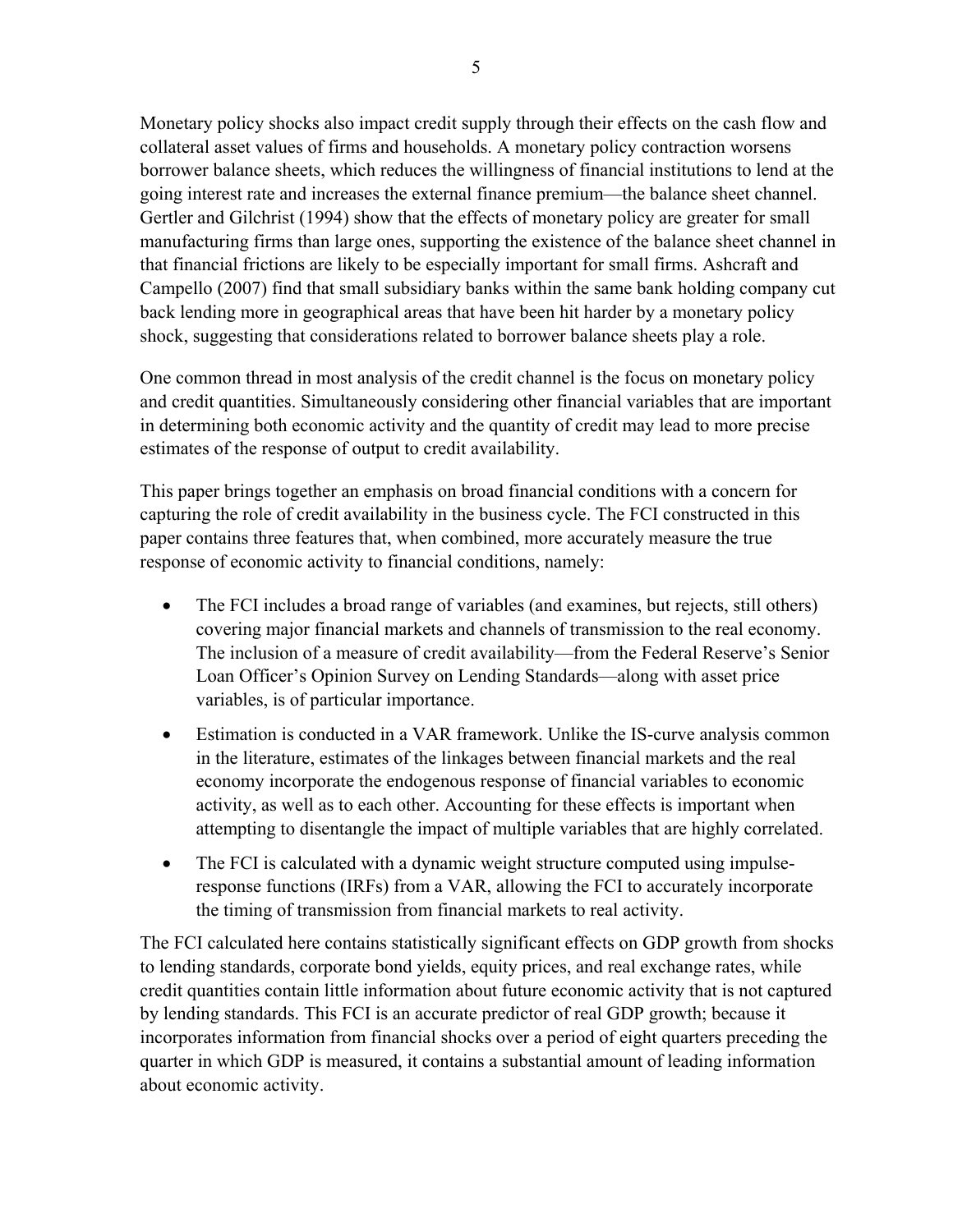Credit availability, as measured by lending standards, is highly procyclical and an important driver of the business cycle, accounting for over 20 percent of the typical contribution of financial factors to growth. On average, a net tightening in lending standards of 20 percentage points reduces economic activity by ¾ of a percent after one year and 1¼ percent after two years. As expected, shifts in credit availability affect business and residential investment more than consumption.

For the period under analysis here, the impact of monetary policy is improperly identified when credit availability is not incorporated into the model. In recent decades economic activity only responds to the policy interest rate when accounting for the endogenous response of credit availability to interest rates and growth. This is evidence supporting the existence of a credit channel of monetary policy.

The rest of the paper proceeds as follows: Section II motivates the use of a VAR framework for conducting the analysis; describes the lending standards survey that proxies for credit availability and examines its relationship with financial markets and economic growth; and analyzes the impact on economic activity of several financial variables. Section III describes the FCI; estimates the effects on growth of overall financial conditions and of the individual components; and examines the FCI's properties as a leading indicator of economic activity. Section IV concludes.

## **II. BUILDING A BETTER FINANCIAL CONDITIONS INDEX**

## **A. Why VAR and IRF?**

This section justifies the use of VARs and impulse response functions (IRFs) in constructing an FCI. Criticism of the analysis of the effects of financial shocks has raised several valid issues (see, e.g. Eika et al, 1996). The focus here will be on the dynamic impact of financial conditions on growth and on the non-exogeneity of regressors, which also encompasses the problem of the identification of shocks. Other issues raised include model dependence, parameter inconstancy, omitted variables, and whether correlation implies causality, all of which affect other methodologies just as much as VARs.<sup>[6](#page-7-0)</sup>

An FCI constructed without dynamic weights may quantify the eventual magnitude of the impact on growth of current developments in financial markets, but neglects the question of the timing over which these effects will occur. A central banker setting monetary policy, itself an instrument which only affects the economy with lags, is only fully informed about the pros and cons of competing options if information of this type is available. Dynamic responses can be calculated using any methodology, but many FCIs neglect this issue. The typical approach is to calculate each variable's weight in the FCI as the sum of its

 $\overline{a}$ 

<span id="page-7-0"></span><sup>&</sup>lt;sup>6</sup> With respect to the issue of causality, the difficulty in capturing macrofinancial linkages in general equilibrium models forces most analysts to look at correlation as a general indication of the effects of financial variables, and that approach is taken in this paper.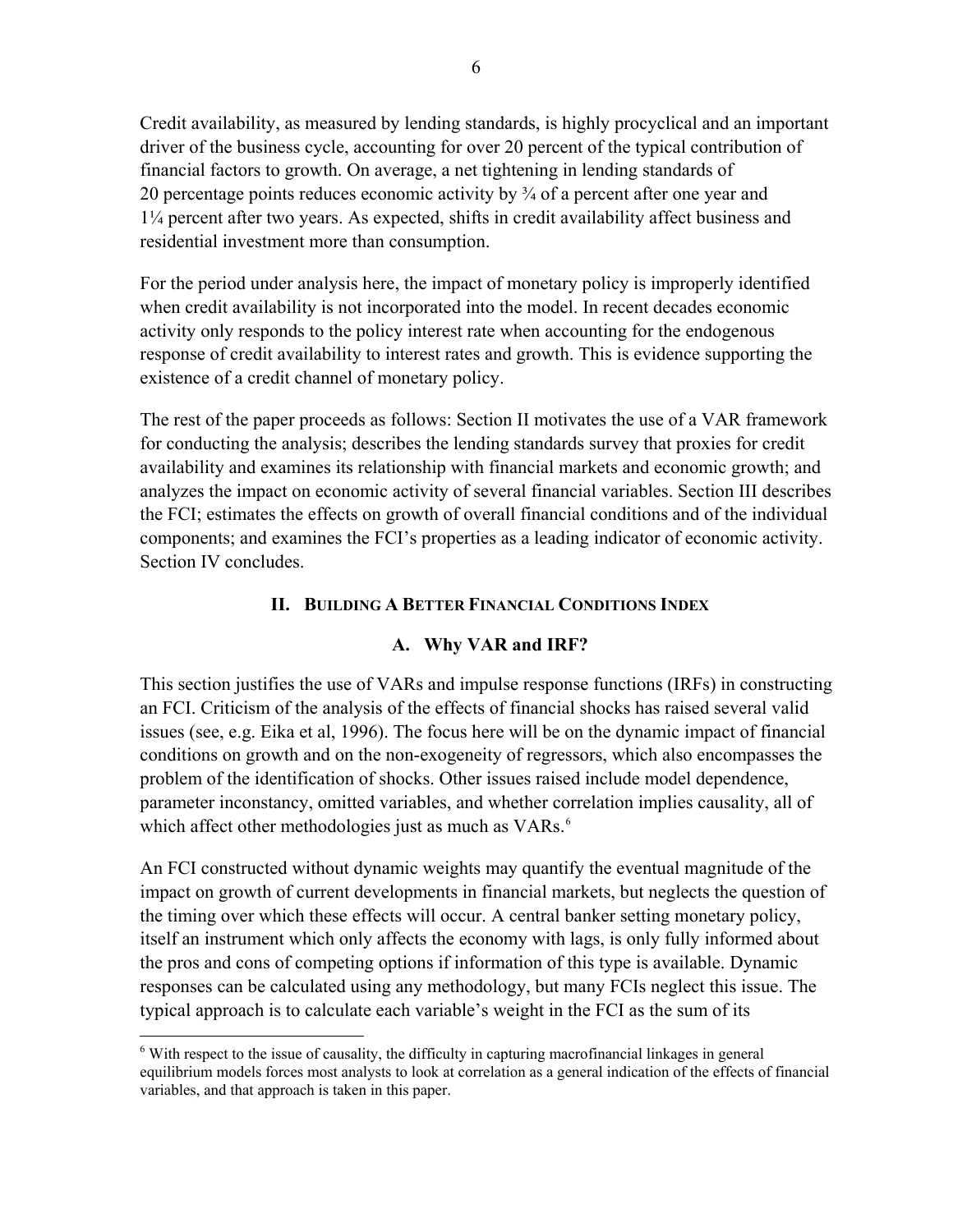contemporaneous and lagged coefficients in the IS curve; or as the relative magnitude of the response of GDP in some future period to a shock to the current value of each variable. Batini and Turnbull (2002), Gauthier et al (2004), and Macroeconomic Advisers (1998) are the only authors to construct FCIs that account for the timing of lagged transmission effects.

The main advantage of a VAR-based FCI with respect to other methodologies is its ability to account for the impact of shocks to financial variables on other variables in the system. Consider an IS curve equation in which economic activity, *y*, is a function of its own lagged values and of *m* lags of *n* other price and financial variables:

$$
y_{t} = \alpha + \sum_{i=1}^{m} \beta_{i} y_{t-i} + \sum_{j=1}^{n} \left[ \sum_{i=1}^{m} \varphi_{j,i} x_{j,t-i} \right] + e_{t}
$$
 (1)

Where the *x's* are the other variables and  $e$  is an error term. The coefficients  $\varphi$  are generated by estimating the impact of each *x* on *y*, holding constant the other *x's*, implicitly treating all the regressors as exogenous to each other. However, if changes in one independent variable are typically associated with movements in the other independent variables, then the estimated response of output to each individual financial variable could be biased.

In a VAR, all variables in the system are endogenous, so that the impact of, for example, monetary policy on economic activity includes both the direct effect of higher interest rates and indirect effects through the impact of higher interest rates on other financial market variables that affect growth in turn. The estimated model then becomes the system of equations represented by:

$$
X_t = \sum_{i=1}^m A_i X_{t-i} + v_t
$$
 (2)

Where *X* is a vector of all the variables, *A* is a vector of coefficients, and υ is a vector of error terms. This framework is particularly appropriate when dealing with financial variables, as there are *a priori* theoretical relationships between them due to considerations like the expectations hypothesis of the term structure and the discounted cash flow approach to asset valuation.

An IRF measures the impact of any variable on the other variables in *X* by shocking the error term for that variable's equation in (2) and tracing out the effects through all the equations in the system. The issue of dynamic weights in an FCI becomes straightforward using IRFs, as the weight on a particular variable for any time *i* periods in the future is merely the response of economic activity at time *t+i* to a shock to the variable at time *t*.

The main challenge in using a VAR framework is in determining the contemporaneous relationships between variables in the system in the presence of shocks to each variable. As shown in the system of equations in (2), a VAR does not produce estimates of the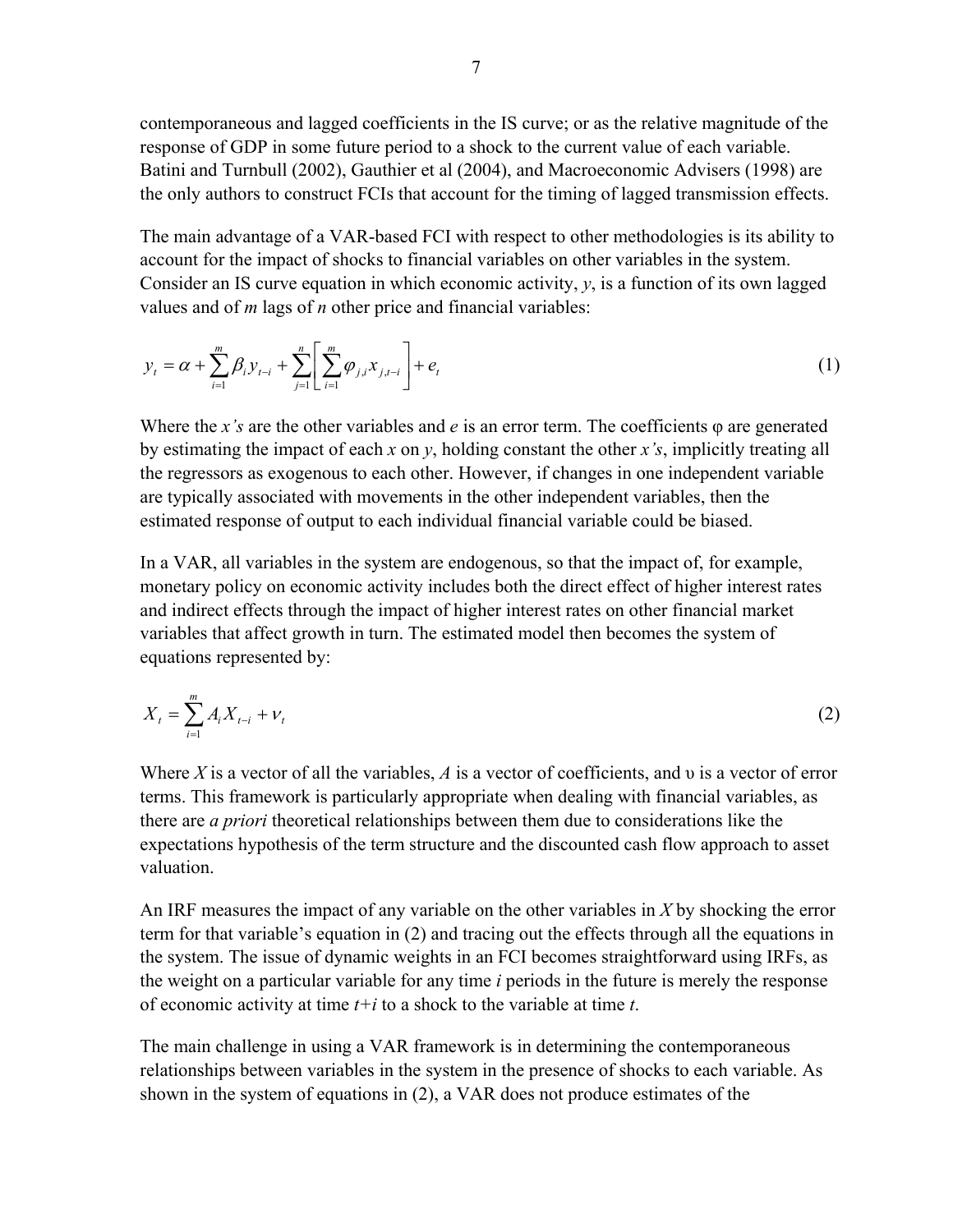contemporaneous relationship between variables in *X*. Thus, in order to estimate IRFs, the υ's in system (2) need to be decomposed into the portion due to exogenous disturbances to each variable, and the portion due to the effects on each variable of contemporaneous shocks to the other variables in the system.

This paper orders the variables in the model according to their relative sluggishness—i.e., the degree to which they respond to developments occurring in other variables within the quarter—in order to compute orthogonalized IRFs using standard Cholesky decompositions (see Sims, 1980). The Cholesky decomposition of shocks from, for example, a 3-variable VAR assigns all of the correlation between the errors in the first equation and the second and third ones to the first variable, while any remaining correlation between the errors in the second and third equations is assigned to the second, and etc. for VARs with more variables. This implies that both the magnitude of the shocks and the estimated responses of the variables to each other depend, to some extent, on the assigned ordering.<sup>[7](#page-9-0)</sup>

Within this framework, the estimated response of GDP to each of the financial variables can be combined with the measure of shocks to each variable to calculate the total impulse to growth in a given quarter. GDP is assumed to be relatively more sluggish than the other variables in the system—shocks to financial variables in the current period do not affect GDP because of the primacy of GDP in the Cholesky ordering. The FCI can thus be given by equation (3):

$$
FCI_t = \sum_{j=1}^n \left[ r_{t,j_{t-1}} + \sum_{i=2}^m (r_{t,j_{t-i}} - r_{t-1,j_{t-i}}) \right]
$$
(3)

Where *r's* are the responses of GDP to each variable in the VAR, the *j's* index the variables and the *i's* index the time period. The first term inside the brackets represents the response of GDP in quarter *t* to a financial shock occurring in the previous quarter. Because the variables in the system are expressed in levels, the marginal current impact of a shock that occurred before the previous quarter—the term inside the second summation—is measured by subtracting the shock's effect on the level of GDP in the previous period from its effect on the level of GDP in the current period. The FCI thus measures the total contribution to GDP growth in a given quarter from shocks to financial variables over the previous *m* quarters.

 $\overline{a}$ 

<span id="page-9-0"></span><sup>&</sup>lt;sup>7</sup> Pesaran and Shin (1998), among others, point out that this results in some element of subjectivity, especially in cases where there is no clear *a priori* direction of causality in the contemporaneous relationship between two variables. They develop a method of calculating generalized impulse-response functions (GIRFs), which does not depend upon the ordering of the variables. However, its appropriateness can be questioned in systems of equations where some contemporaneous causal relationships can be identified. Results using GIRFs were qualitatively unchanged from those shown here, except that the first period response (under a Cholesky decomposition, constrained to be zero for variables earlier in the ordering) was often of a counterintuitive sign before switching to the correct sign. These anomalous results generate a preference for using Cholesky decompositions to orthogonalize the shocks in this application.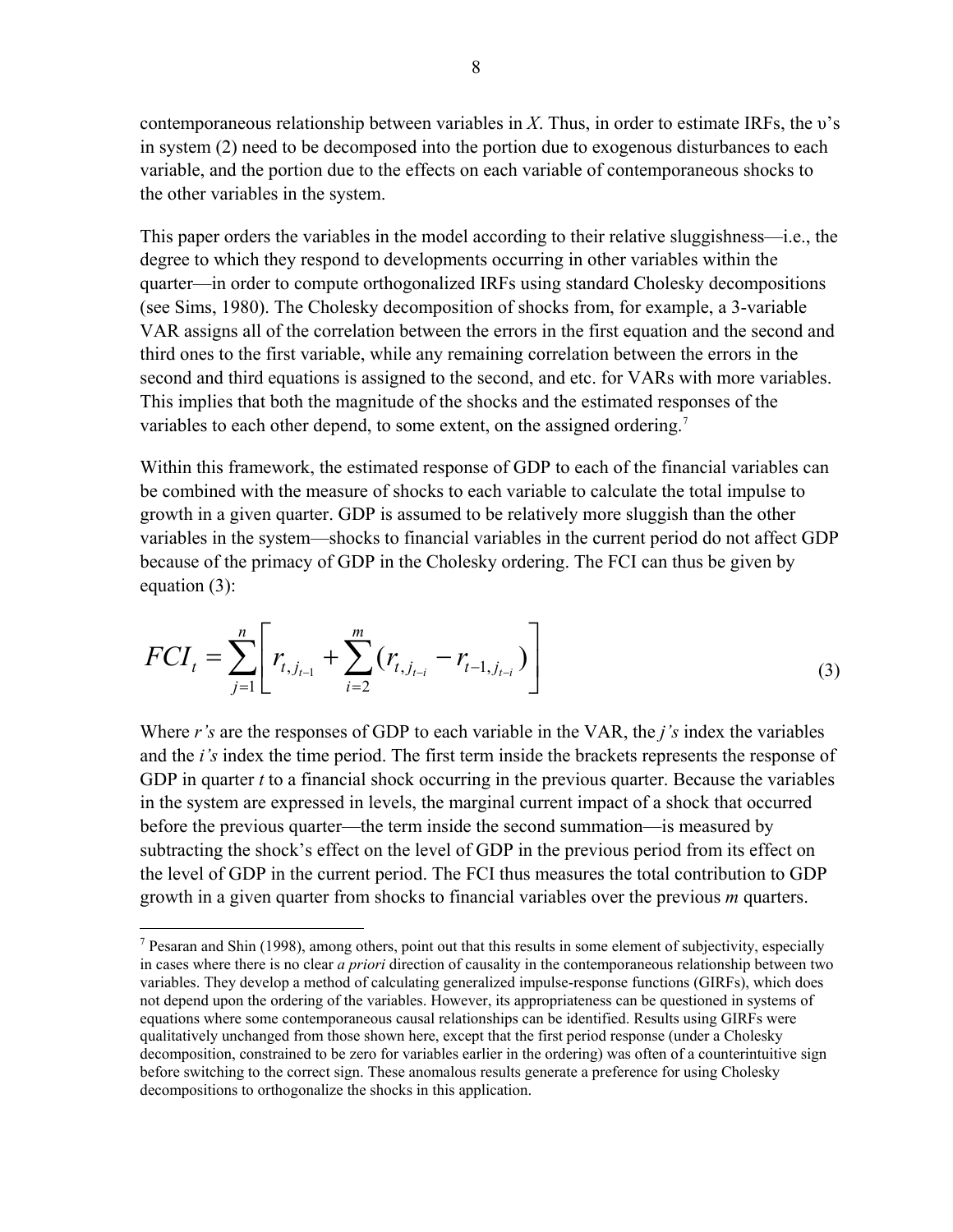#### **B. Whose Lending? Which Standards?**

This section examines the ability of responses to the Federal Reserve's Senior Loan Officer Opinion Survey on Lending Practices (SLOOS) to proxy economy-wide conditions of credit availability. The following is the wording of the question on commercial and industrial (C&I) bank loan standards contained in the survey, along with the possible responses:

Over the past three months, how have your bank's credit standards for approving applications for commercial and industrial loans or credit lines—other than those to be used to finance mergers and acquisitions—changed? 1) Tightened considerably. 2) Tightened somewhat. 3) Remained basically unchanged. 4) Eased somewhat. 5) Eased considerably.

Questions containing the same possible responses are asked with regard to loans for commercial real estate (CRE), residential mortgages, and consumer credit. The data are reported in terms of the net percentage of banks tightening standards in a given period, summing the number responding 1 and 2 and subtracting the number responding 4 and 5.<sup>[8](#page-10-0)</sup>

Note that the survey question asks about standards "Over the past three months". The survey is typically conducted in the first month of each quarter and published early the next month. This means that the reported standards pre-date most economic and financial data pertaining to the period in question. Thus, a strong argument can be made for giving lending standards primacy when determining the ordering of multiple financial shocks occurring in the same quarter—a simultaneous rise in corporate spreads and tightening of lending standards can be

attributed to the tightening of standards because it happened before the rise in spreads.

The survey responses are highly correlated with both real activity and financial market variables, suggesting that they are indeed a valid proxy for conditions of credit availability. Figure 1 plots the simple average of the four categories of standards against the four-quarter percent change in real GDP.<sup>[9](#page-10-1)</sup> Periods of sharp tightening in lending standards match up quite closely with the onset of economic downturns, as credit availability was tightened in advance of both the 1990–1991 and

 $\overline{a}$ 



<span id="page-10-0"></span> $8$  See Lown et al (2000) and Lown and Morgan (2006) for further detail on the survey.

<span id="page-10-1"></span><sup>&</sup>lt;sup>9</sup> The average makes use of all categories available in a particular period. C&I standards are available from 1990Q2, CRE from 1990Q3, residential mortgages from 1990Q4, and (non-credit card) consumer loans from 1996Q1. The latter category is spliced with the inverse of "willingness" to make consumer installment loans, to extend it back to 1990, as the correlation between the two series since 1996 is -0.79.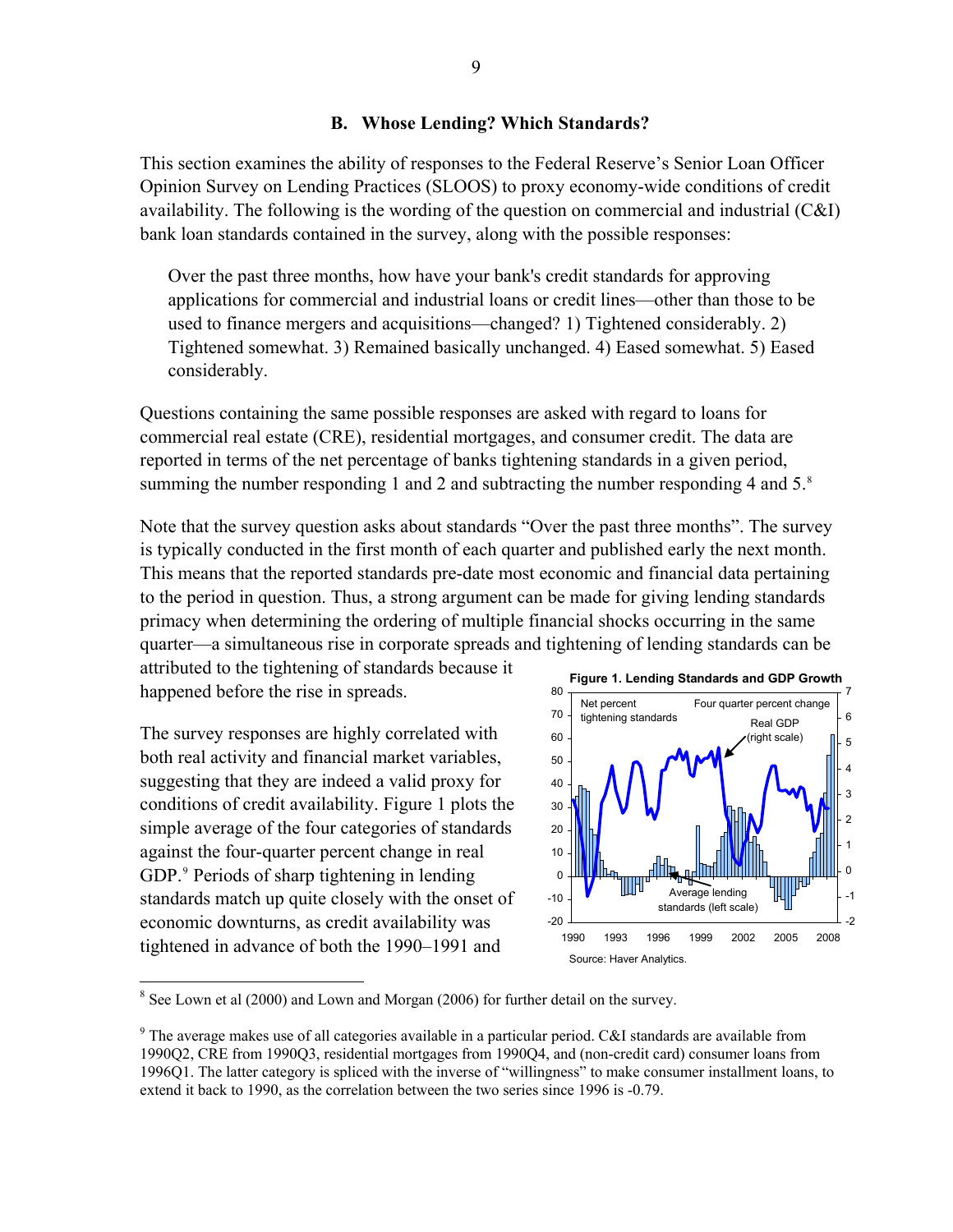2001 recessions, and the current slowdown. Conversely, periods of ample credit availability, proxied by a net easing of standards or low levels of tightening (there is some apparent bias toward tightening in the responses), are associated with robust GDP growth.

There also exists a strong association between lending standards and *future* economic activity, as the correlation of C&I, CRE, and average standards with the quarterly percent change in real GDP rem ains at between  $-0.3$  and  $-0.4$ two to three quarters into the future (Table 1). Standards are also generally associated with future cuts

| <b>Standards</b>                | Real GDP                    |         |         |         |         |  |
|---------------------------------|-----------------------------|---------|---------|---------|---------|--|
|                                 | (annualized percent change) |         |         |         |         |  |
|                                 | t                           | $t+1$   | $t + 2$ | $t + 3$ | $t + 4$ |  |
| Commercial and industrial       | $-0.46$                     | $-0.46$ | $-0.39$ | $-0.31$ | $-0.16$ |  |
| Commercial real estate (1990Q3) | $-0.48$                     | $-0.48$ | $-0.38$ | $-0.19$ | $-0.16$ |  |
| Residential mortgage (1990Q4)   | $-0.35$                     | $-0.21$ | $-0.09$ | $-0.01$ | $-0.04$ |  |
| Consumer credit                 | $-0.25$                     | $-0.11$ | $-0.05$ | 0.09    | 020     |  |
| Average standards               | $-0.49$                     | $-0.46$ | $-0.38$ | $-0.22$ | $-0.11$ |  |
| Bank capital-asset ratio        | 0.38                        | 0.37    | 0.30    | 0.19    | 0.09    |  |

in short-term interest rates, lower real equity returns, and wider spreads on corporate debt (Table 2). The relationships between lending standards, real activity, and financial variables are exactly what one would expect between a measure of credit availability and these variables. Thus, while the SLOOS covers only commercial banks, it seems that the survey reasonably captures the availability of credit throughout the economy as a whole.

| Table 2. Lending Standards and Financial Variables: Correlations<br>(sample: $1990Q2 - 2008Q1$ ) |                        |         |         |                        |         |         |         |         |         |         |
|--------------------------------------------------------------------------------------------------|------------------------|---------|---------|------------------------|---------|---------|---------|---------|---------|---------|
| Standards                                                                                        | Three-month LIBOR      |         |         | Real equity returns 1/ |         |         |         |         |         |         |
|                                                                                                  | t                      | $t+1$   | $t+2$   | $t+3$                  | $t + 4$ | t       | $t+1$   | $t+2$   | $t+3$   | $t + 4$ |
| Commercial and industrial                                                                        | 0.19                   | 0.05    | $-0.10$ | $-0.27$                | $-0.41$ | $-0.10$ | $-0.20$ | $-0.16$ | $-0.09$ | $-0.11$ |
| Commercial real estate (1990Q3)                                                                  | 0.14                   | 0.01    | $-0.13$ | $-0.27$                | $-0.39$ | $-0.15$ | $-0.12$ | $-0.17$ | $-0.20$ | $-0.10$ |
| Residential mortgage (1990Q4)                                                                    | 0.03                   | $-0.05$ | $-0.12$ | $-0.22$                | $-0.32$ | $-0.07$ | $-0.05$ | $-0.08$ | $-0.06$ | $-0.07$ |
| Consumer credit                                                                                  | 0.13                   | 0.03    | $-0.07$ | $-0.17$                | $-0.24$ | 0.08    | $-0.02$ | 0.08    | 0.18    | 0.15    |
| Average standards                                                                                | 0.18                   | 0.06    | $-0.08$ | $-0.24$                | $-0.38$ | $-0.11$ | $-0.16$ | $-0.10$ | $-0.07$ | $-0.07$ |
| Bank capital-asset ratio                                                                         | $-0.49$                | $-0.36$ | $-0.23$ | $-0.08$                | 0.05    | 0.00    | 0.03    | $-0.04$ | 0.04    | 0.09    |
|                                                                                                  | Investment grade yield |         |         | High yield spread      |         |         |         |         |         |         |
|                                                                                                  | t                      | $t+1$   | $t+2$   | $t+3$                  | $t + 4$ | t       | $t+1$   | $t+2$   | $t+3$   | $t + 4$ |
| Commercial and industrial                                                                        | 0.38                   | 0.37    | 0.34    | 0.27                   | 0.19    | 0.84    | 0.86    | 0.86    | 0.83    | 0.71    |
| Commercial real estate (1990Q3)                                                                  | 0.28                   | 0.30    | 0.30    | 0.27                   | 0.19    | 0.66    | 0.73    | 0.69    | 0.62    | 0.54    |
| Residential mortgage (1990Q4)                                                                    | 0.04                   | 0.07    | 0.10    | 0.10                   | 0.08    | 0.19    | 0.19    | 0.16    | 0.12    | 0.07    |
| Consumer credit                                                                                  | 0.29                   | 0.30    | 0.27    | 0.21                   | 0.14    | 0.51    | 0.48    | 0.42    | 0.36    | 0.21    |
| Average standards                                                                                | 0.33                   | 0.36    | 0.37    | 0.32                   | 0.24    | 0.70    | 0.77    | 0.75    | 0.69    | 0.56    |
| Bank capital-asset ratio                                                                         | $-0.68$                | $-0.65$ | $-0.62$ | $-0.56$                | $-0.50$ | $-0.48$ | $-0.49$ | $-0.46$ | $-0.38$ | $-0.30$ |
| Source: IMF staff calculations.<br>1/ Quarterly annualized percent change.                       |                        |         |         |                        |         |         |         |         |         |         |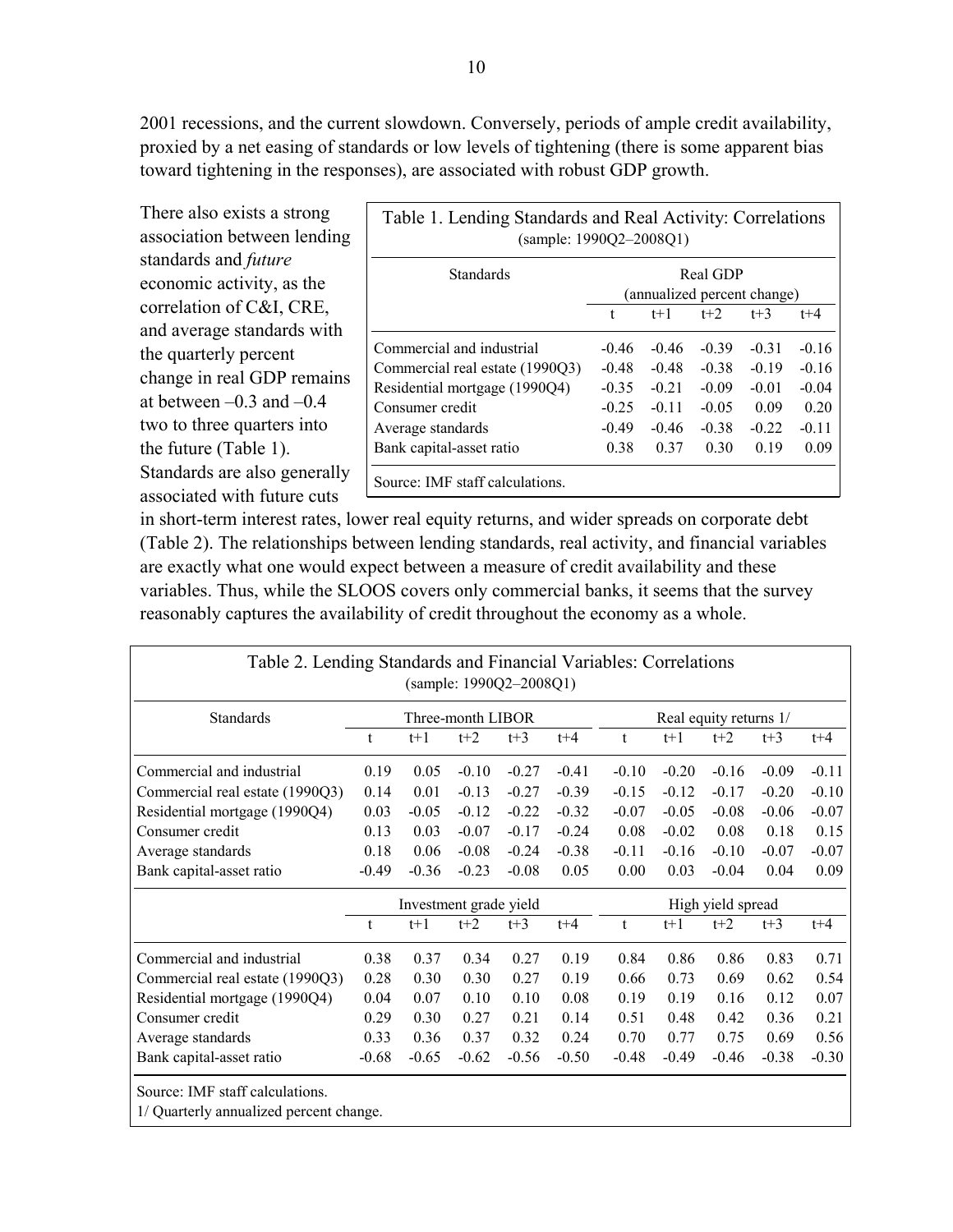

Figure 2. Response of GDP to Lending Standards (sample: 1990Q4–2008Q1)

Source: IMF staff calculations.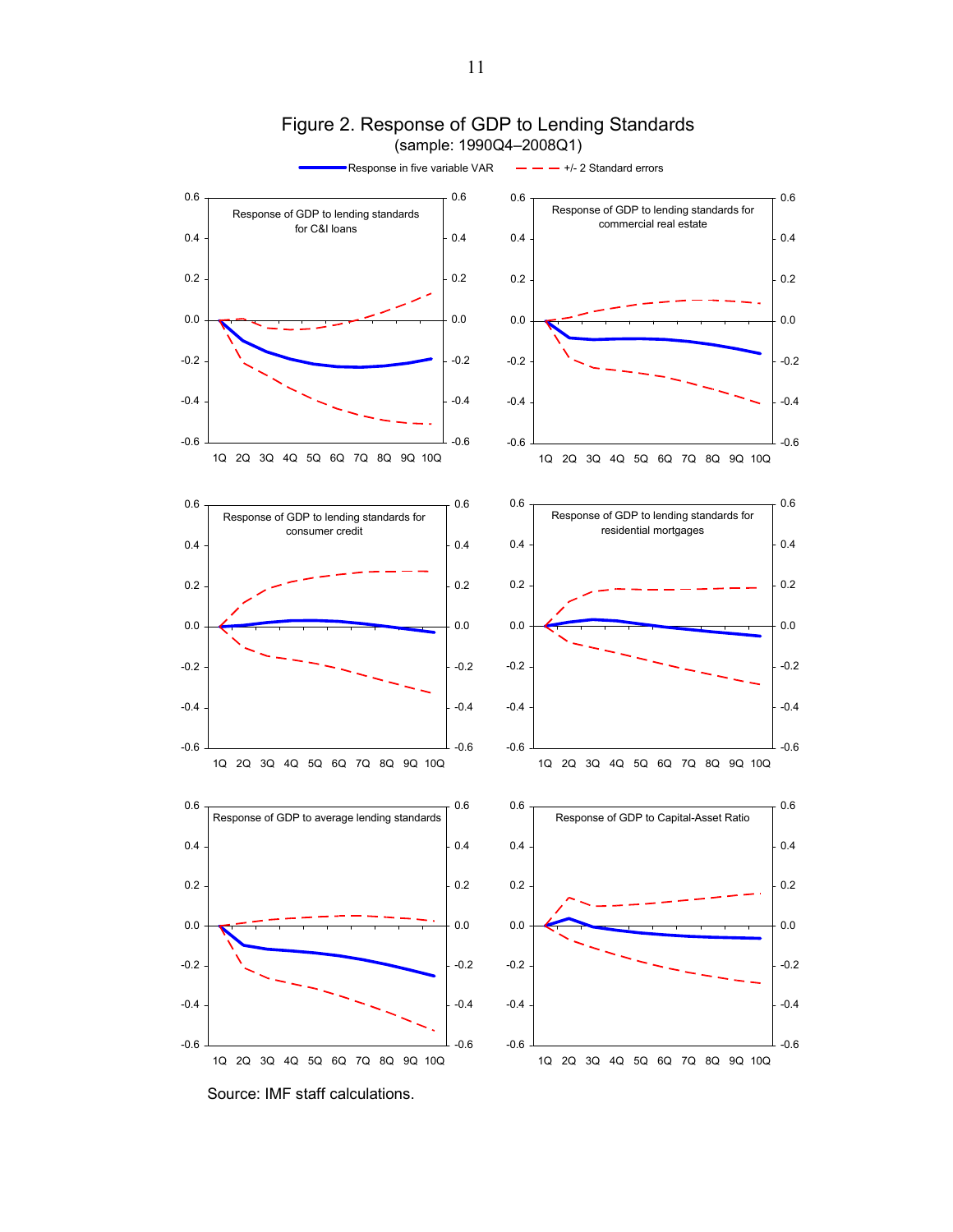Figure 2 explores whether any particular category of lending standards contains a greater degree of information about future output than the others. The panels show the response of real GDP (in percent) to a one standard deviation shock to lending standards, in a standard monetary VAR also including the GDP deflator, oil price, and three-month LIBOR. Given the finding in Bayoumi and Melander (2008) that shocks to bank capital are an important determinant of lending standards, we also include results for the risk-weighted capital-asset ratio (CAR) of the aggregate commercial banking system. An increase in the CAR implies greater capacity of banks to lend, so the expected sign is opposite that for lending standards.

Consistent with the stronger simple correlations presented above, C&I standards are the only category of standards that has a statistically significant effect on overall economic activity the responses of GDP to CRE and average standards are similar in magnitude, although not statistically significant, while residential mortgage standards, consumer lending standards, and the CAR are not significantly linked to GDP growth. Lown and Morgan (2002, 2006) also find that C&I standards are significantly correlated with innovations in commercial loans at banks and with output fluctuations. For C&I standards, a one standard deviation tightening—in this specification, amounting to 8.3 percentage points—subtracts more than 0.2 percent from GDP over the following year. The magnitude of cyclical swings in standards has ranged from about 50 to 80 percentage points, suggesting that the availability of credit plays a non-negligible role in aggregate fluctuations. Overall, C&I standards appear to be the best single indicator of economy-wide credit availability, even when compared to a broader average across lending categories.<sup>[10](#page-13-0)</sup>

## **C. Which Other Variables Enter the Mix?**

Given the use of C&I standards from the SLOOS to proxy for economy-wide credit availability, this section examines which other financial variables impact economic activity . The SLOOS for C&I loans is only available for a short period—since 1990—and VARs make intensive use of degrees of freedom. These issues have the drawbacks of making statistical inference difficult and not covering a large number of business cycles.<sup>[11](#page-13-1)</sup> Therefore, while statistical significance is regarded as a desirable criterion for inclusion in the FCI, lack of significance in the final specification is not considered grounds for exclusion.

The responses of GDP to a range of financial variables are first estimated individually within the standard monetary VAR from the previous section, augmented with C&I lending standards. We then determine whether the magnitudes, if not the significance, of these responses are robust within an expanded VAR which includes other financial variables as controls. The approach taken to determining the control variables in this expanded VAR is

<u>.</u>

<span id="page-13-0"></span><sup>&</sup>lt;sup>10</sup> Adding other financial variables to the model does not change this result.

<span id="page-13-1"></span> $11$  At the same time, the short sample minimizes the possibility of problems owing to structural breaks in any of the relationships.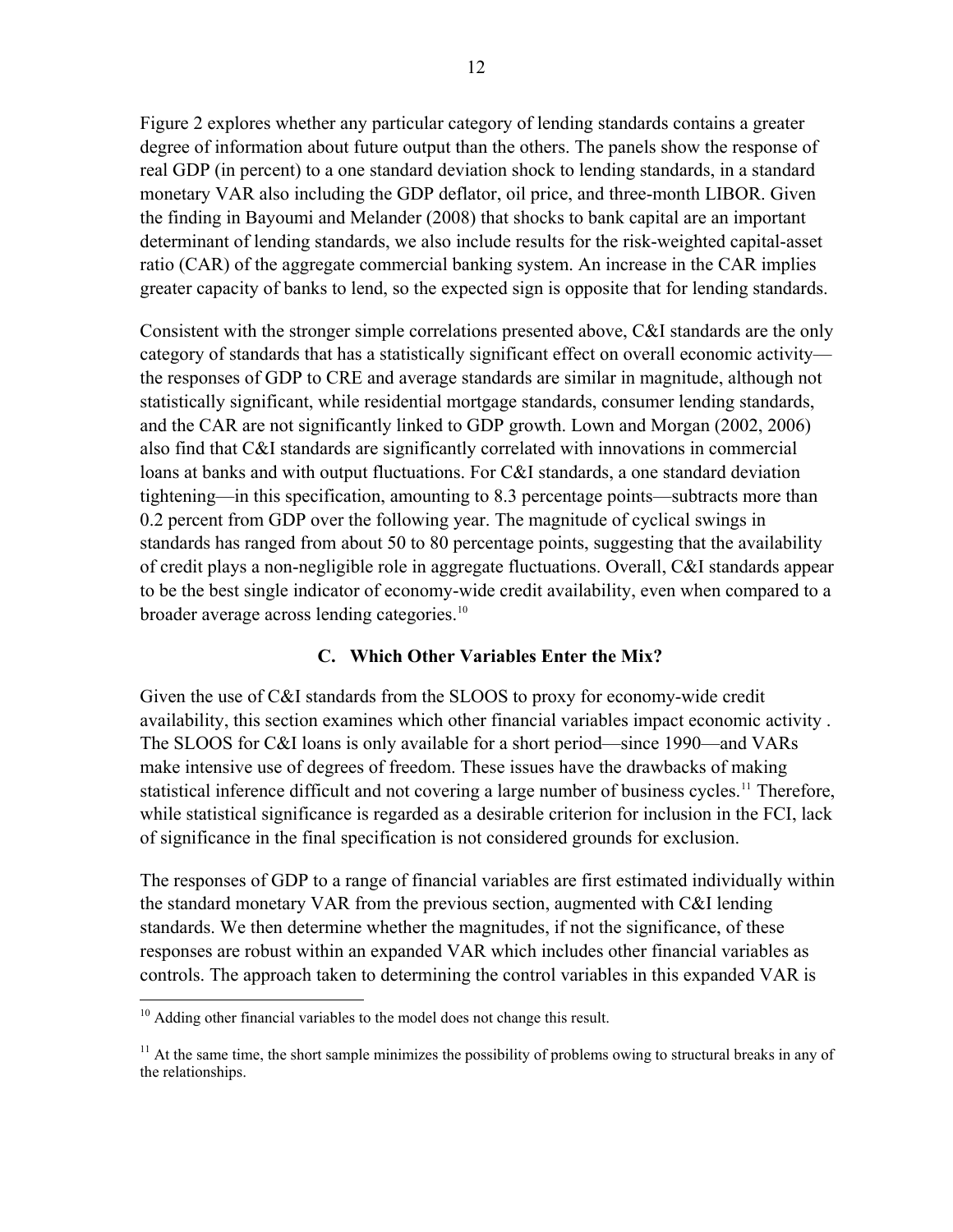somewhat iterative. A variable is included if its effect on GDP is found to be correctly signed and significant, or nearly-significant, in both the narrow VAR and the expanded VAR. The other criterion for inclusion is economic significance—variables representing financial channels that are otherwise not captured are more likely to be included.

Figures 3, 4, and 5 show how variables from three broad categories—risk-free interest rates, default risk and volatility, and asset prices—affect real GDP. They show responses and standard errors from the "narrow" VARs, for which the only financial conditions included are lending standards, the short-term interest rate, and the variable under consideration.<sup>[12](#page-14-0)</sup> The response for each variable from the "expanded" VAR is also shown. The expanded VAR includes C&I lending standards, a short-term interest rate, a long-term interest rate, risk spreads on corporate bonds, equity returns, and the real effective exchange rate (REER), as well as the variable under consideration. The specification can differ slightly by variable, as the construction of some variables requires exclusion of some of the base variables or inclusion of additional rates or spreads.<sup>[13](#page-14-1)</sup> Two lags are included in the VAR, making the estimation sample 1990Q4 through 2008Q1.<sup>[14](#page-14-2)</sup>

As shown in Figure 3, the response of economic activity to monetary policy is relatively insensitive to using the overnight Federal Funds Rate, the three-month LIBOR, or the threemonth LIBOR deflated by survey results for one-year-ahead inflation. A one standard deviation shock—22, 30, or 32 basis points, respectively—is associated with a  $\frac{1}{4}$  percent decline in real GDP over a one to two year horizon. The impact of long-term risk-free rates cannot be distinguished in the narrow models, but in the expanded models, a one standard deviation shock—25 basis points—results in a reduction in real GDP of about ¼ percent. The estimated magnitude is broadly similar whether the long-term rate is expressed as the tenyear Treasury yield, real ten-year yield deflated by survey expectations of long-term inflation, or the term premium (ten-year yield minus three-month yield).

Figure 4 shows that the spread between commercial paper and Treasury bills has had little influence on economic activity over this sample, in contrast to earlier decades (see, e.g., Stock and Watson, 1989). This possibly indicates that earlier findings were mainly reflecting certain outliers (Emery, 1996). We also fail to find a negative response of economic activity to volatility as represented by the VIX index or to the premium on mortgage lending rates.

<span id="page-14-0"></span> $\overline{a}$ <sup>12</sup> The regressions for the Federal Funds Rate and LIBOR include lending standards but no additional financial variables.

<span id="page-14-1"></span> $<sup>13</sup>$  For example, the ten year Treasury yield is excluded in the expanded specification containing the investment</sup> grade bond yield, but is included in the specification for the investment grade bond spread to Treasuries.

<span id="page-14-2"></span><sup>&</sup>lt;sup>14</sup> One or two lags were generally preferred by standard tests, with two chosen for uniformity.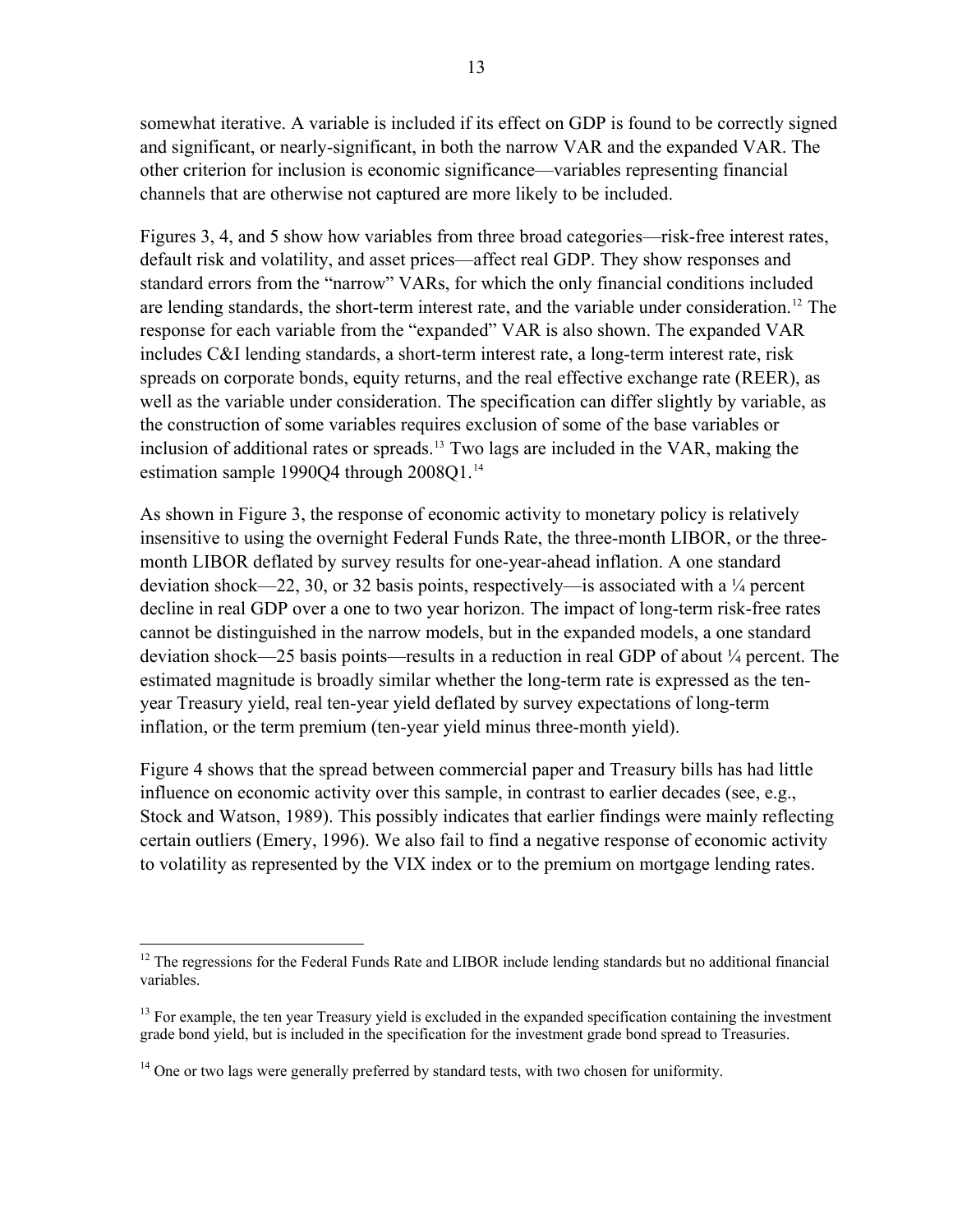

Figure 3. Response of GDP to Risk-Free Interest Rates (sample: 1990Q4–2008Q1)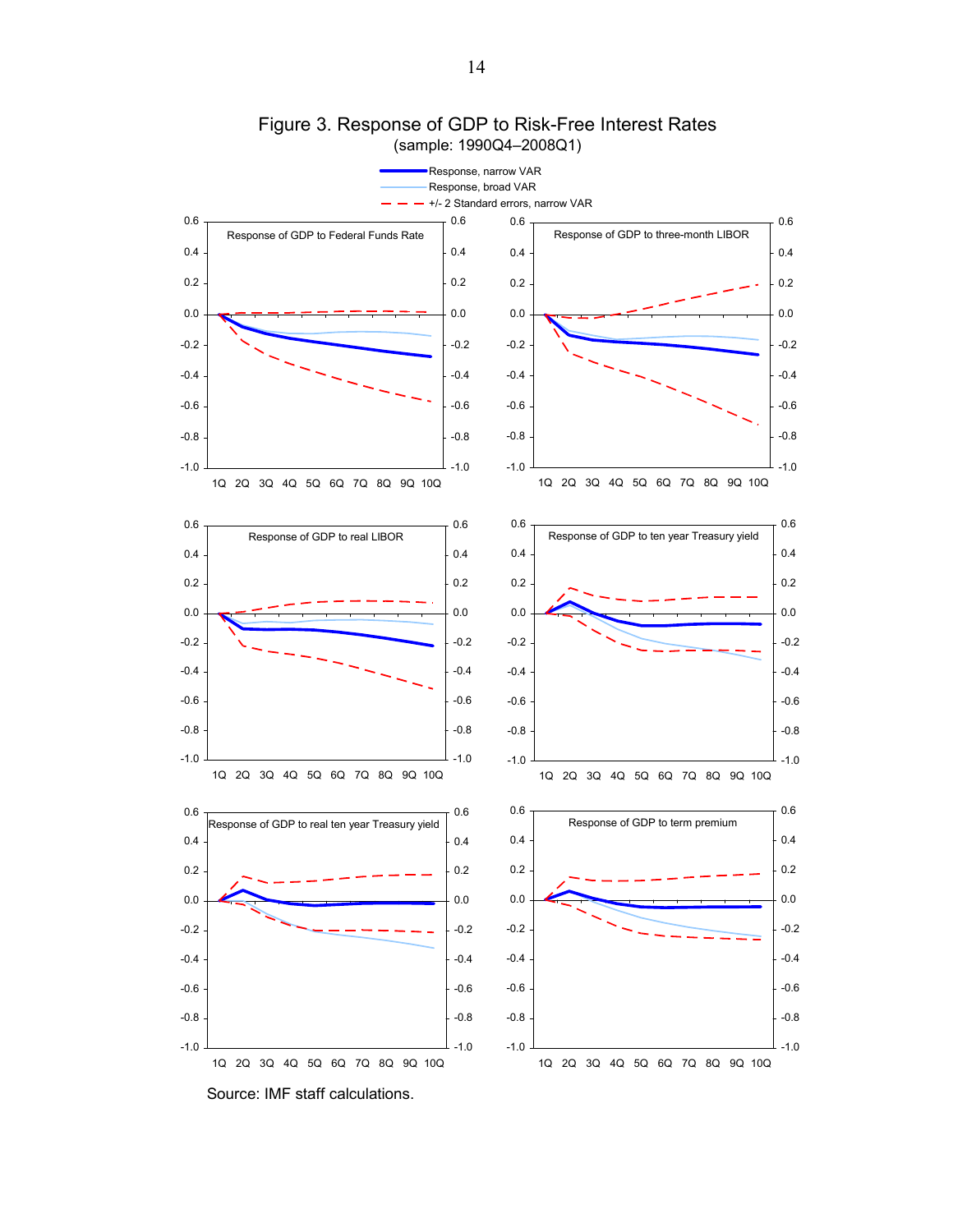

## Figure 4. Response of GDP to Default Risk and Volatility (sample: 1990Q4–2008Q1)

Source: IMF staff calculations.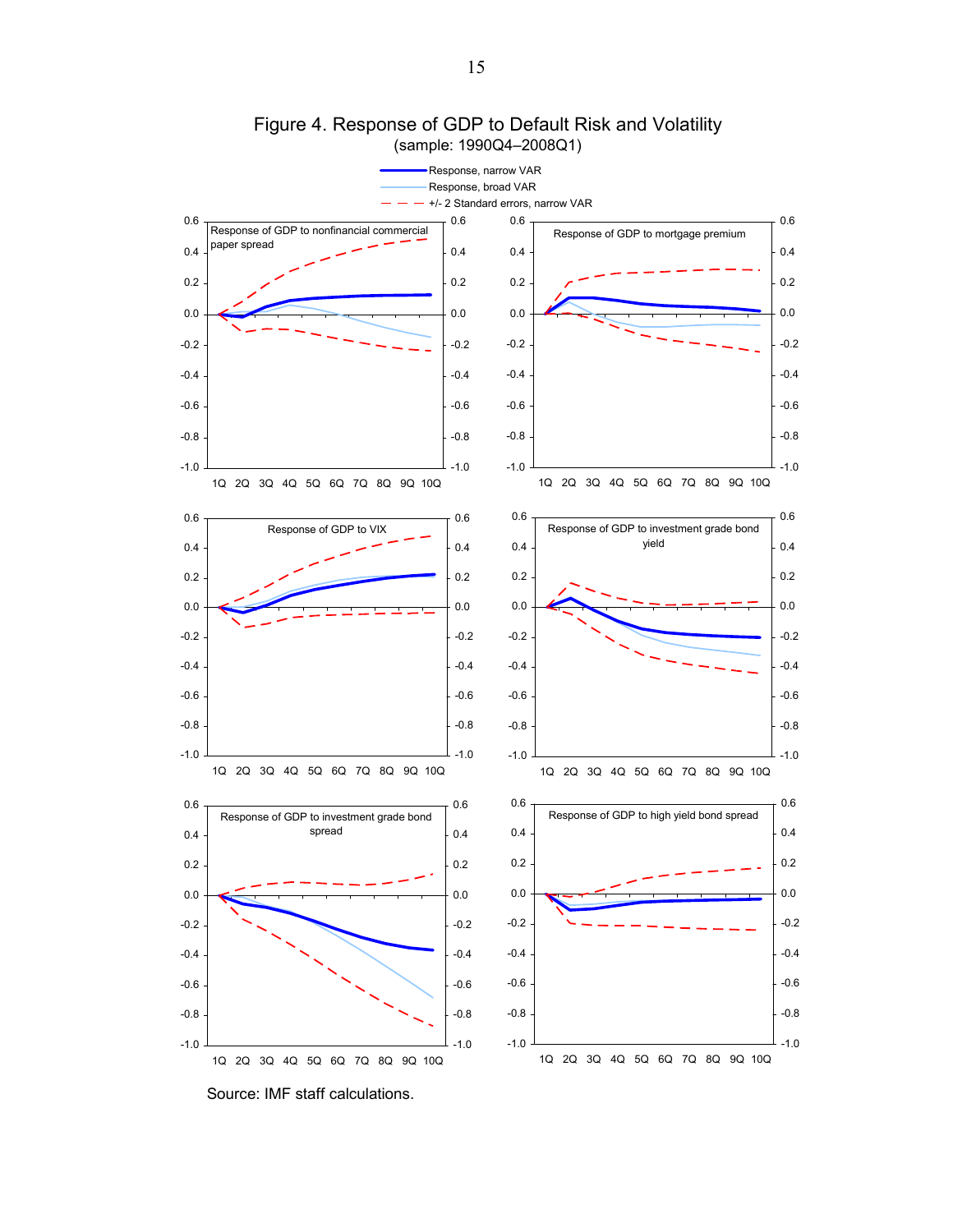

## Figure 5. Response of GDP to Asset Prices (sample: 1990Q4–2008Q1)

16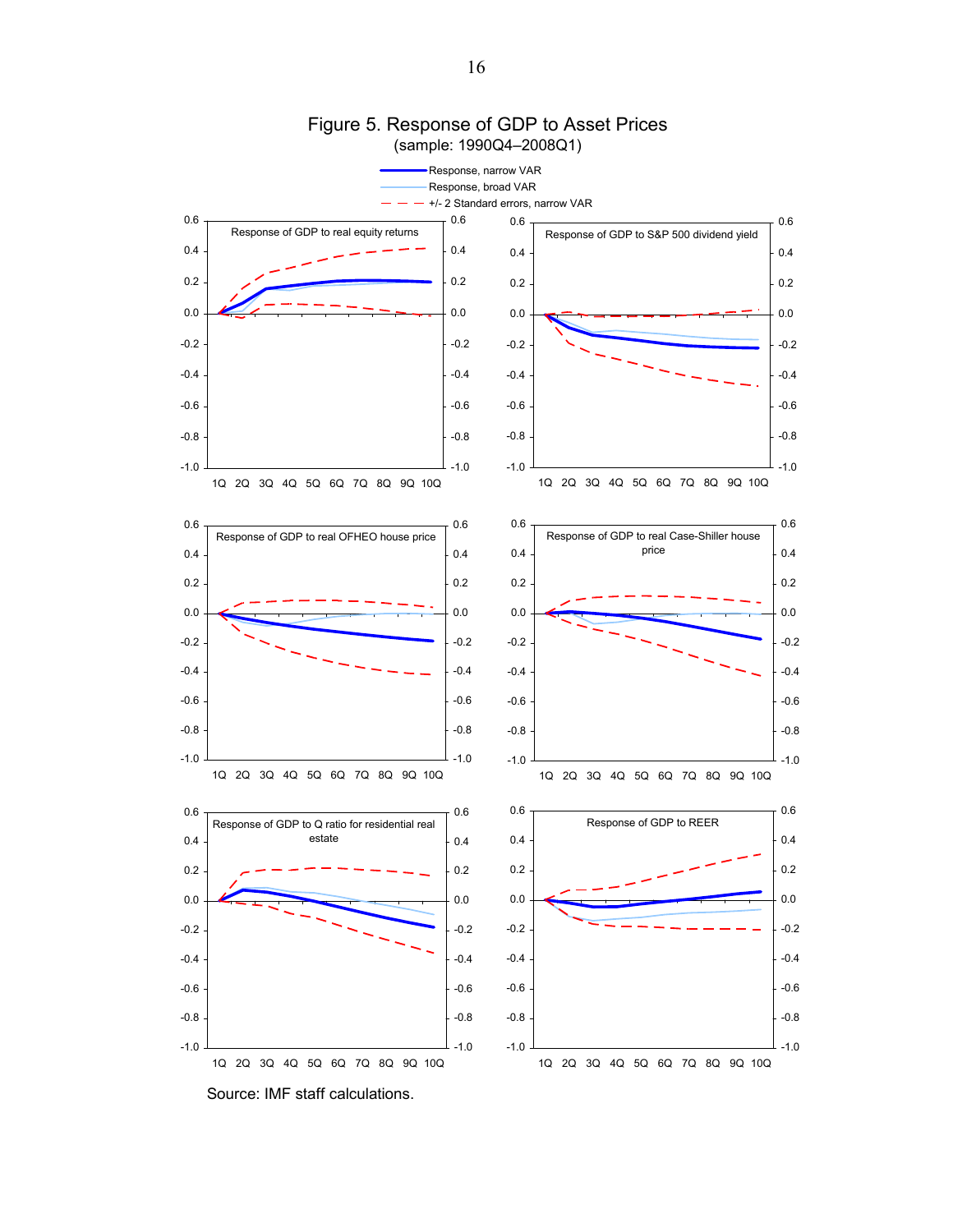A one standard deviation shock to investment grade yields—again, about 25 basis points leads to a decline in real GDP of ¼ percent over one to two years, which is quite similar to the response for the long-term risk-free rate. The response to a one standard deviation shock to the investment grade spread is slightly larger than for the yield. The investment grade yield is included in our preferred expanded specification instead of the risk-free yield and a spread because of the similarity of the responses and to conserve degrees of freedom.

The impact of high yield spreads is small but marginally significant in the quarter after the shock. A 40 basis points rise in the spread takes a tenth of a point off GDP. The small impact contrasts with results from a model without lending standards, in which the impact is similar to that of the investment grade yield and is strongly significant.<sup>[15](#page-18-0)</sup> The reduced impact of high

yield spreads on growth once accounting for credit availability using lending standards validates the interpretation in Gertler and Lown (1999) and Mody and Taylor (2003) that the correlation of high yield spreads with growth is because the spreads are one way to proxy for the availability of credit. Indeed, Table 2 show s a correlation of over 0.8 between lending standards and contemporaneous and future high yield spreads, and Figure 6 shows that movements in both variables line up closely. Lending standards' elimination of the significance of high yield spreads confirms our confidence in the survey as a good proxy for economy-wide credit availability.

1



Among the prices of other assets, the response of GDP to equity returns is positive and strongly significant. A 5 percent shock to returns is associated with a 0.2 percent rise in output over the next year. Macroeconomic Advisers (1998) uses the dividend yield to proxy for corporations' equity cost of capital, and the response is the mirror image of that for equity returns, as expected. The preferred specification uses returns, as the variable is expressed in the same units as an equity price index. Several variables were examined in an attempt to capture the effect of residential real estate wealth on growth, but there was no meaningful positive response in either the narrow or expanded VARs. Finally, a stronger dollar has a mild negative impact on growth, which becomes larger and statistically significant in the expanded VAR. A one standard deviation appreciation in the REER—1.5 percent—reduces output by just over 0.1 percent.

<span id="page-18-0"></span><sup>&</sup>lt;sup>15</sup> Lending standards continue to knock out the high yield spread even when placed last in the Cholesky ordering.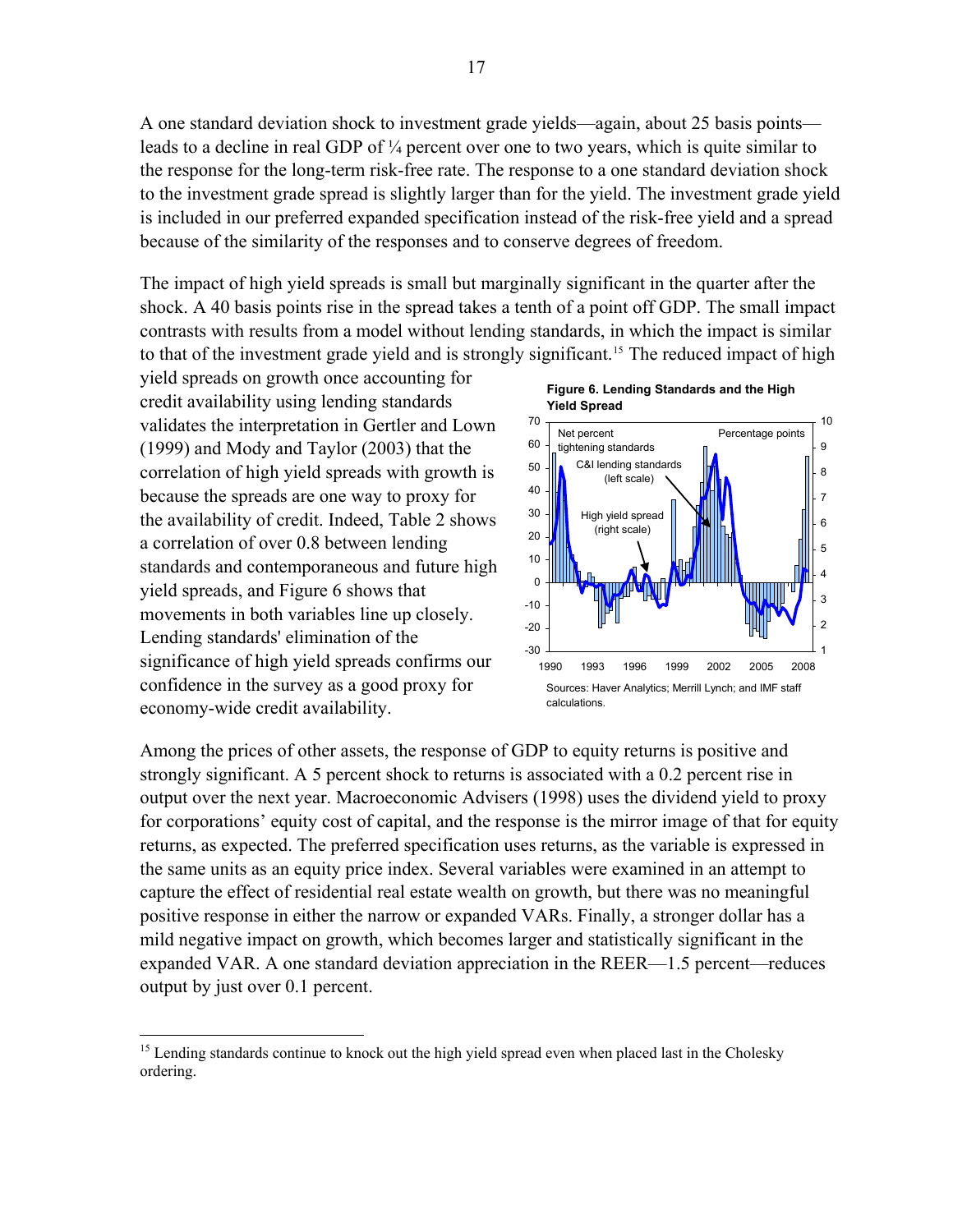#### **III. FINANCIAL CONDITIONS AND GROWTH**

#### **A. What are the Guts of the FCI?**

This section describes the FCI, building on the above analysis of individual variables. The measure of short-term interest rates used here is the three-month LIBOR instead of the Federal Funds rate, the actual policy instrument and the usual stalwart in the literature on monetary policy shocks. For our purposes, the LIBOR has several advantages. First, the focus of this paper is more on economy-wide financial conditions than on the response to monetary policy in particular. While both the LIBOR and Federal Funds rate represent the terms of lending between banks, a significant portion of lending to non-banks is also tied to LIBOR, so it captures short-term interest rates prevailing in the markets more generally. Second, using a three-month rate implicitly includes market expectations of the monetary policy rate prevailing over that horizon. Thus, the timing of the impact of the short-term rate is based on when the market incorporates it into its expectations, not necessarily only when the Federal Funds rate is actually changed. This should more accurately translate the impact of monetary policy into real activity. Finally, recent volatility in the spread between the three-month LIBOR and expected Federal Funds rate over that horizon shows that the former incorporates counterparty and liquidity risk not captured by an overnight rate (see, for example, Taylor and Williams, 2008). We stick with nominal interest rates because of the uncertainty in properly capturing the real rate by adjusting for survey-based inflation expectations, and because the results are not greatly affected over this sample.

For long-term interest rates, we use the yield on investment grade corporate bonds with remaining maturity of five to ten years. This incorporates both the long-term, risk-free rate and the default premium for high grade corporate borrowers. Variations of the model separating these two items did not yield materially different results for the overall FCI, and the response of GDP to the yield is quite similar to the response of GDP to the corporate spread when that variable is isolated. There was little variation in the results using other corporate interest rates. This measure is mildly preferred from a theoretical standpoint, as it maintains a relatively constant average maturity, rendering it less susceptible to changes to the slope of the yield curve. Similarly, the high yield bond spread employed in the FCI comes from a weighted average of yields on corporate bonds rated BB, B, and C with remaining maturity of 5 to 10 years. The spread is taken relative to the investment grade bond yield.

Other variables in the model include real GDP, the GDP deflator, oil prices, equity returns, and the real effective exchange rate. The measure of equities is the total return on the S&P 500 index (including reinvested dividends) deflated by the GDP deflator. The real effective exchange rate (REER) is the trade-weighted broad index produced by the Federal Reserve.

The FCI is estimated as in the previous section, using a VAR containing two lags. Interest rates/spreads and lending standards enter the VAR in levels, while all the other variables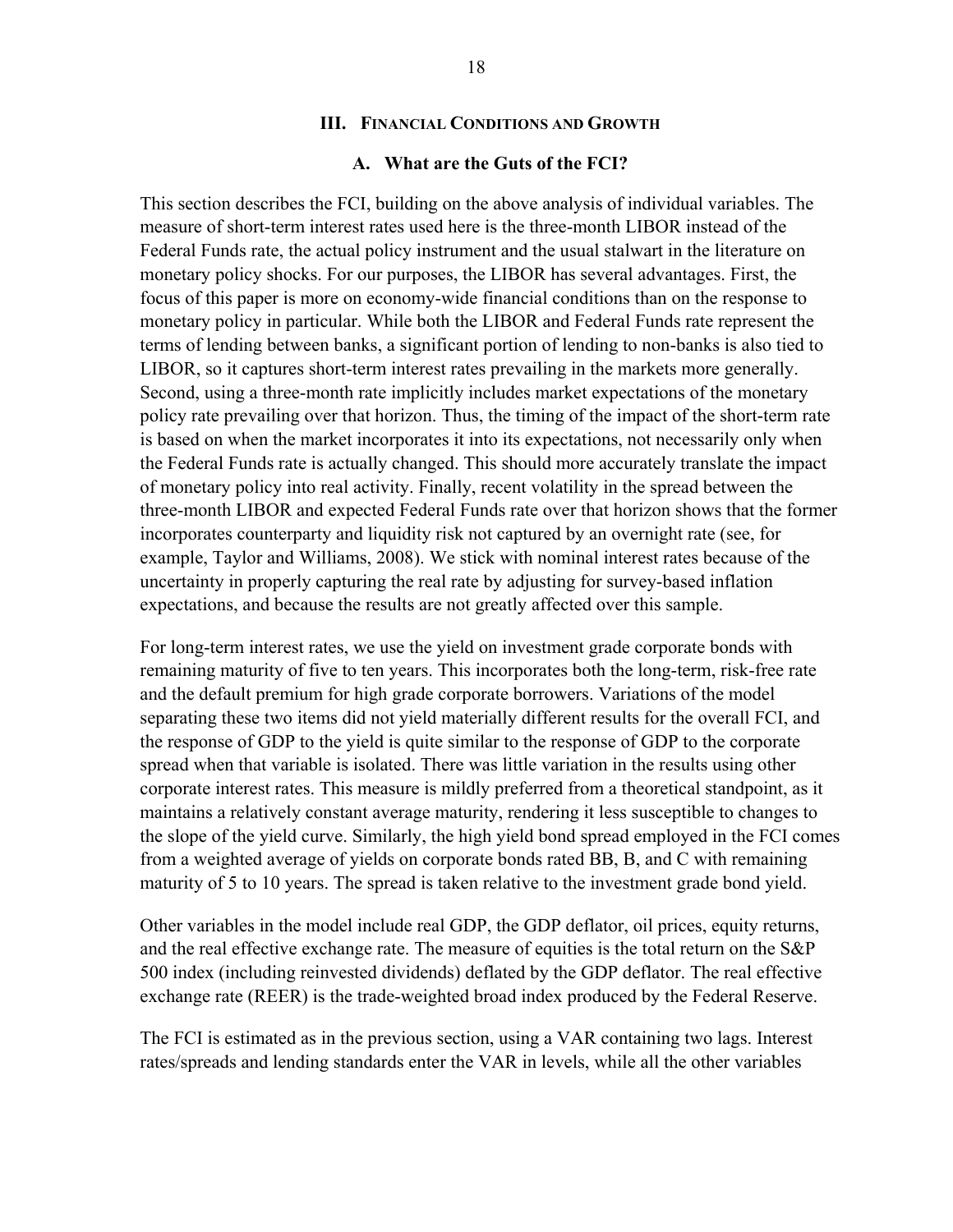have been transformed into logs. This specification follows Bernanke and Gertler (1995) and Christiano et al  $(1996)$ , among other authors.<sup>16</sup> Recall that lending standards are implicitly expressed as a *change*, the proportion of banks either tightening or easing standards. However, the time series is highly persistent, suggesting that to some extent, the responses reflect participants' views on the absolute level of standards. At any rate, there was no difference in the results when using the cumulated level of standards.

Given the previous discussion on the timing of the SLOOS, lending standards are placed first among the financial variables, directly after output, inflation, and oil prices. Similarly, monetary policy decisions in the United States usually occur once every six weeks. New information that affects expected overnight rates typically only moves the rate expected to prevail after the upcoming monetary policy decision. Thus, the three-month LIBOR contains some element of fixity even on a quarterly basis and are placed after standards. There is no clear consideration elevating any of the other variables in the ordering, but experimentation with various schemes didn't produce noticeably different results. In these results, the REER, the investment grade yield, high yield spread, and equity returns follow LIBOR.

## **B. Which Financial Conditions Matter?**

Figure 7 presents IRFs showing the impact on real GDP of each of the six financial variables included in the model. Each panel shows two responses. The thick line shows the response from the model with all six financial variables, plus the associated  $\pm 2$  standard error bands. The thin line is the response of GDP from the "narrow" model used in the previous section, which contains only real GDP, the GDP deflator, the oil price, lending standards, threemonth LIBOR, and the variable in question.

The broad results highlight the strong influence of lending standards on growth, with statistically significant effects also coming from equity returns, investment grade corporate yields, and the REER. A one standard deviation shock to C&I lending standards, which is a net tightening of 6.8 percentage points, reduces GDP growth over the next year by  $\frac{1}{4}$  percentage point.<sup>[17](#page-20-1)</sup> This is slightly smaller than the impact in Lown and Morgan (2002, 2006), although their analysis also covers 1967 to 1983. Bayoumi and Melander (2008) report a similar magnitude to ours using a very different methodology.

The role of lending standards in driving economic activity, even when accounting for the information on future growth contained in other financial markets, is strong evidence that the variable is not just capturing forward-looking behavior on the part of bank loan officers. One

<span id="page-20-0"></span> $\overline{a}$ <sup>16</sup> Expressing the variables in changes shifts some explanatory power from investment grade yields to high yield spreads, but the major findings presented here are the same.

<span id="page-20-1"></span><sup>&</sup>lt;sup>17</sup> The response is hardly affected by placing standards last in the Cholesky ordering. This alternate ordering raises the response of GDP to monetary policy, while reducing the impact of investment grade yields and high yield spreads, but leaves the main results unchanged.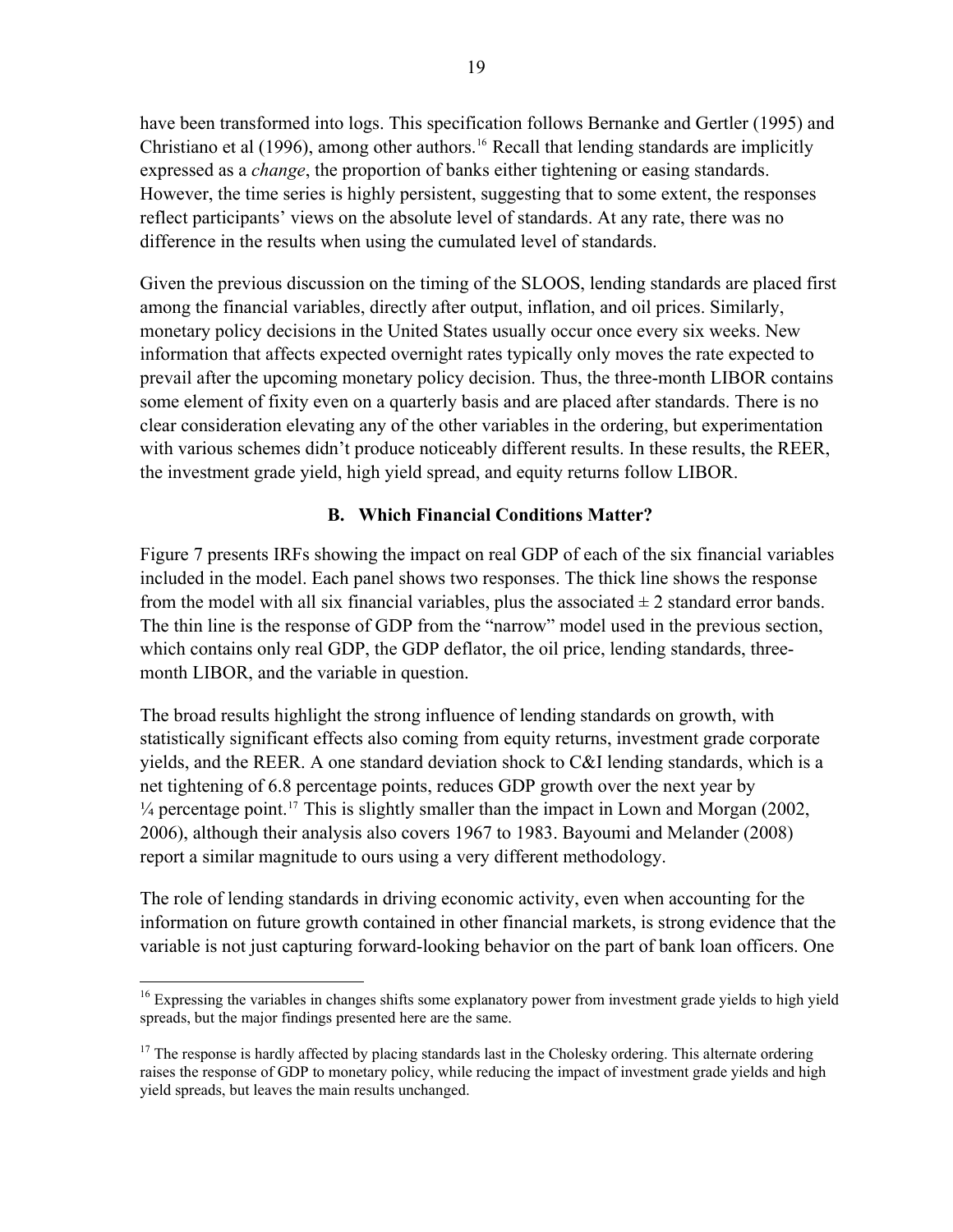interpretation of the high partial correlations between lending standards and growth presented earlier is that bank loan officers could foresee an economic slowdown and tighten credit availability to prevent future losses, but that there is little causal effect of credit supply on growth. If this hypothesis were correct, the impact of standards on economic activity should be greatly reduced in a multivariate framework, as equity prices, bond yields, and the setting of monetary policy would all contain much of the same forward-looking information. However, the results presented here lend absolutely no support to that story, instead indicating that there is at least some element of causality from credit availability to output.

Among the other variables, one standard deviation shocks to investment grade bond yields (24 basis points) and equity returns (5.3 percent) each take off 0.2 percent from GDP growth over the next year. The impact of REER appreciation, while statistically significant in the first year, is smaller, perhaps because income effects outweigh some of the growth-reducing impact of expenditure-switching. The response of GDP to three-month LIBOR is not statistically significant in the expanded VAR, but a 30 basis points shock still reduces GDP by 0.16 percent over the following year. This response to monetary policy is about the same as in Bernanke and Gertler (1995) and smaller than that obtained by Lown and Morgan (2002) and Christiano et al (1996), but the magnitude of estimated shocks is smaller as well, because the sample here excludes the volatile 1970s and early 1980s.

Figure 7 shows that the point estimate for the response of GDP to lending standards increases when the other financial variables are included, nearly doubling at the two year horizon. This suggests that a narrow focus on the impact of credit availability without accounting for the endogenous response of other financial markets can understate the contractionary impact of a cutoff in credit supply.

Figure 8 reports the responses of financial variables to a lending standards shock and confirms that other financial markets accentuate the effects of restrictions in credit supply. Aside from the monetary policy easing brought about by the reduction in credit availability (which is included in the narrow model), the effects of a credit squeeze on growth are heightened by a sharp rise in high yield spreads and a significant decline in equity returns. This is mitigated to some extent by a mild depreciation of the dollar, and, over time, a reduction in investment grade yields, but the overall effect of incorporating other financial variables into the analysis is to magnify the impact on growth of a tightening of lending standards.<sup>[18](#page-21-0)</sup> Estimates of the effects of credit availability on economic activity will thus tend to contain a downward bias unless they account for shock amplification by financial markets. Figure 8 also shows that the financial market response to a credit crunch is not very sensitive to the ordering of lending standards in the IRFs—putting lending standards last does not notably alter the findings.

1

<span id="page-21-0"></span><sup>&</sup>lt;sup>18</sup> Analysis in a VAR that disaggregates the investment grade yield into the risk-free Treasury yield and the corporate risk premium shows that the former falls as monetary policy eases, while the latter rises.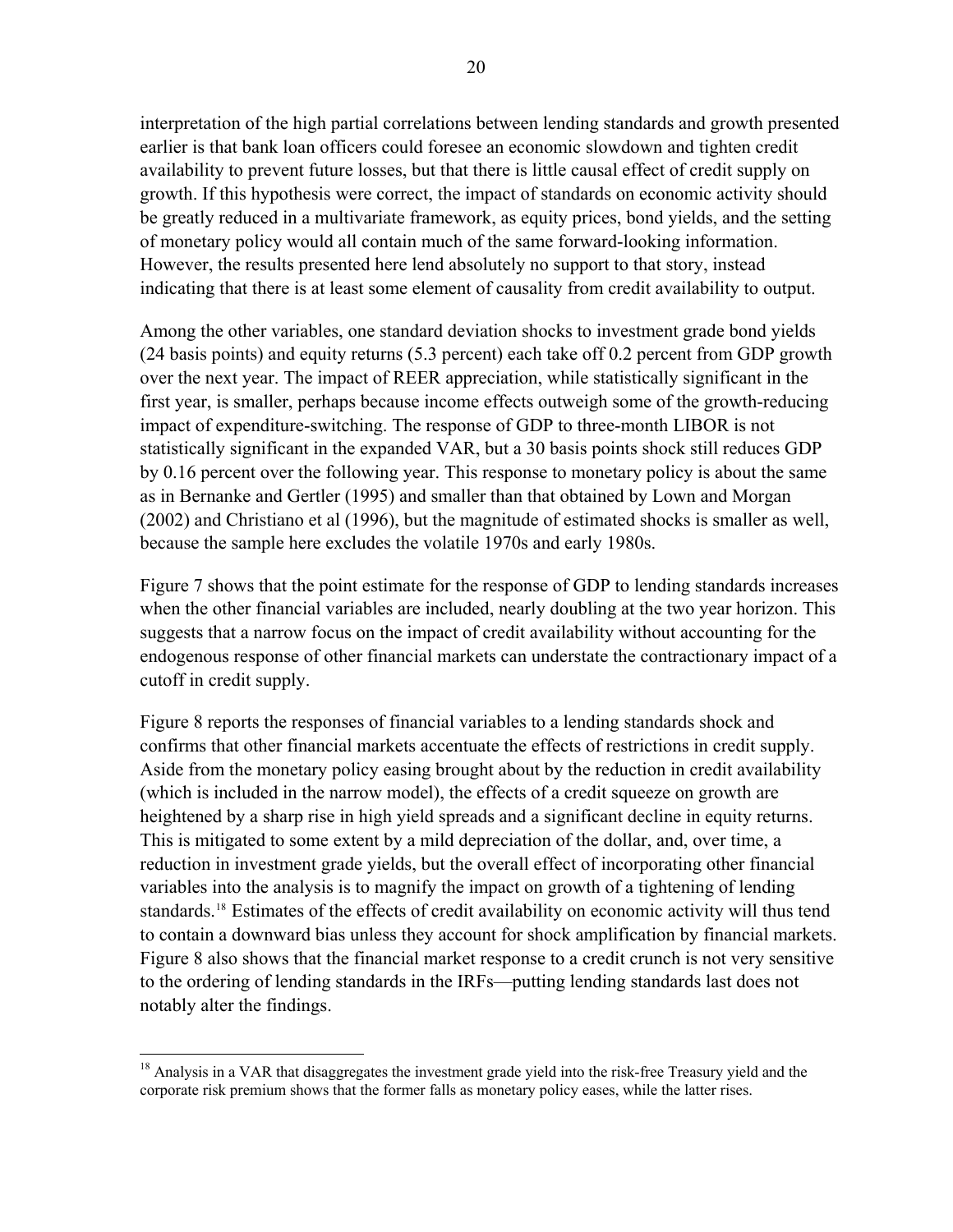

### Figure 7. Response of GDP to Financial Shocks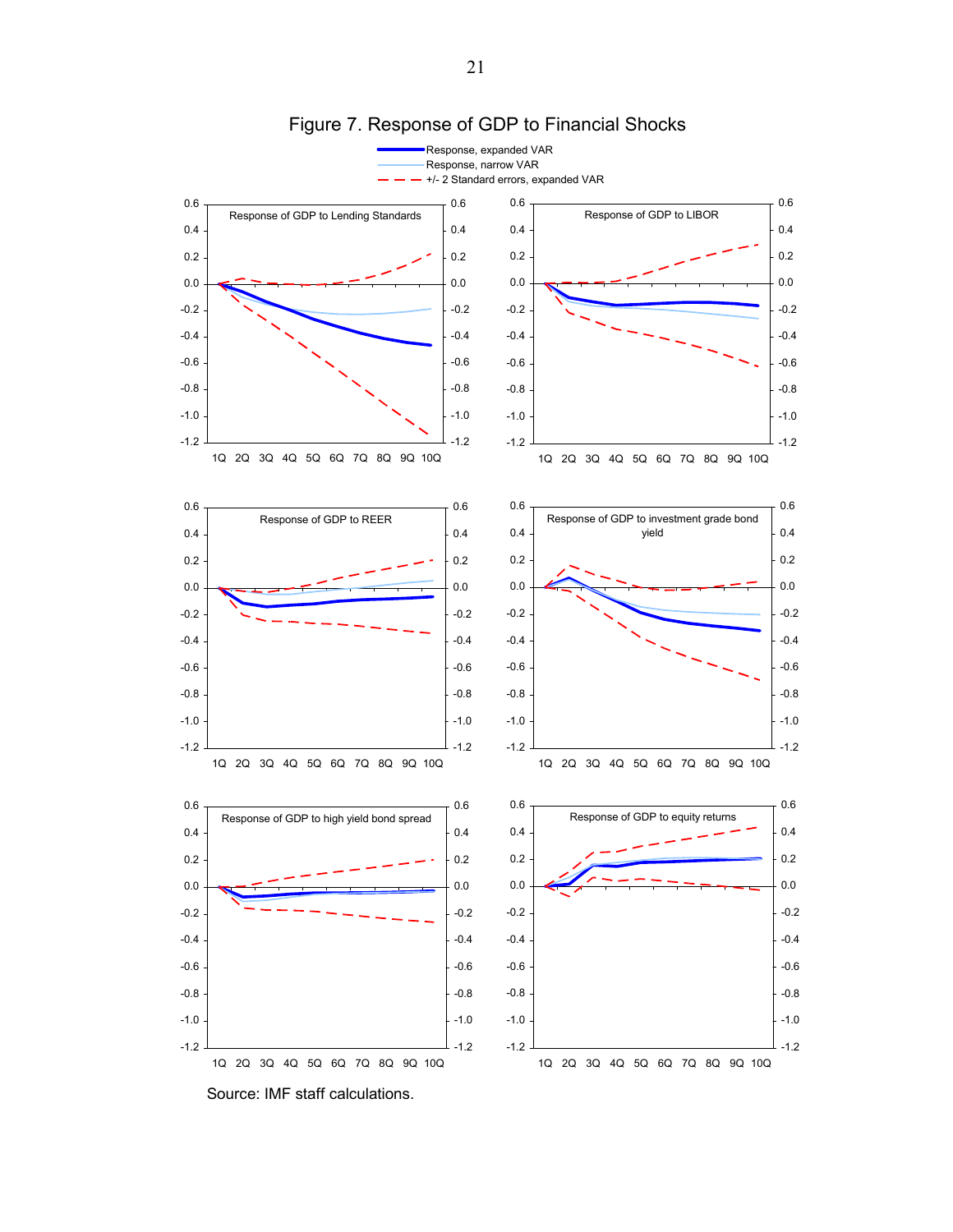

Figure 8. Response of Financial Conditions to Lending Standards

Source: IMF staff calculations.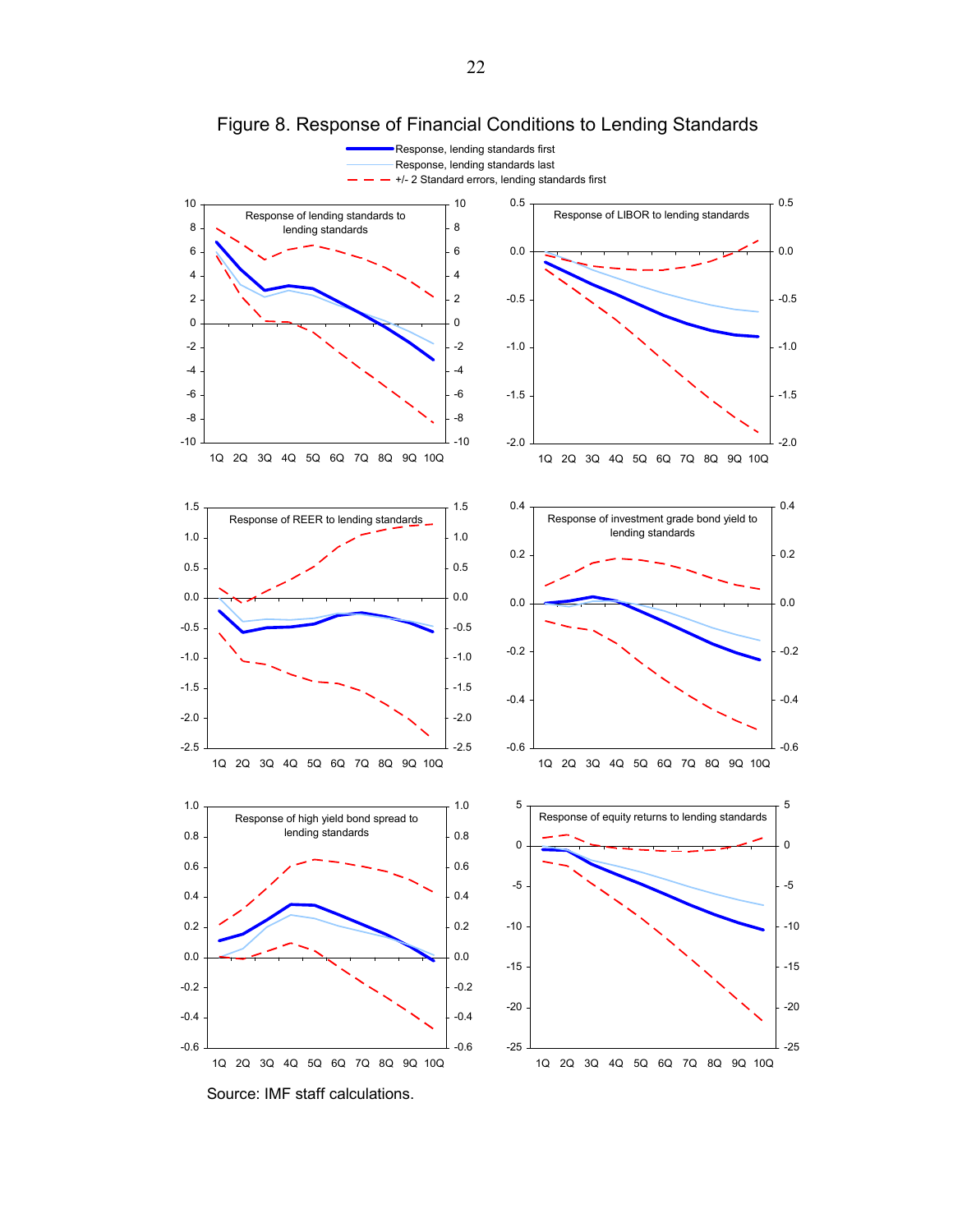The estimated impact of monetary policy on growth is also heavily influenced by the inclusion of lending standards. Figure 9 shows the response of GDP to three-month LIBOR from three specifications—a small monetary VAR without lending standards, the same VAR adding all financial variables except standards, and the expanded VAR including standards (as in Figure 7). The impact of short-term interest rates on economic activity is basically zero unless lending standards are included, while adding other variables to the model has much less of an impact on the estimated response[.19](#page-24-0) Recall from Figure 8 that monetary policy responds aggressively to shifts in credit supply. A model without credit availability could see monetary



easing, for instance, as a shock that fails to produce a pickup in growth, when it is actually an endogenous response to a cutoff in credit availability, which is the true source of the economic weakness. Neglecting the relationship between credit availability and monetary policy will thus tend to bias the response of GDP to short-term interest rates toward zero.

The importance of lending standards in identifying effects from short-term interest rates suggests that since 1990 some of the impact of monetary policy has worked through a tightening in credit supply. This is evidence supporting the existence of a credit channel of monetary policy. Indeed, the recent grinding to a halt of the U.S. securitization system and associated freezing of credit markets followed, with some lag, a period of sustained monetary tightening. While other factors were clearly dominant, the order of events at least does not rule out some role for monetary policy via the availability of credit.

## **C. What Role for Credit Aggregates?**

Lending standards remain a driving force in the business cycle even in a multivariate analysis, but this may not imply that they completely capture shifts in the supply of credit. If credit quantities contain additional explanatory power for growth beyond that provided by lending standards and price variables, then this would suggest that the SLOOS might not entirely encompass all credit supply factors.

The SLOOS' properties as a reasonable proxy for credit supply are examined by augmenting the preferred specification from above with several different credit aggregates. Each variable is examined individually in a separate run of the VAR to preserve degrees of freedom. Each panel in figure 10 shows two IRFs, one in which the quantity of credit is placed after lending standards and LIBOR in the Cholesky ordering, and a second in which credit is placed before all the financial variables, with standard error bands shown for the former specification.

<span id="page-24-0"></span> $\overline{a}$  $19$  Replacing the LIBOR with the Federal Funds rate produces the same results.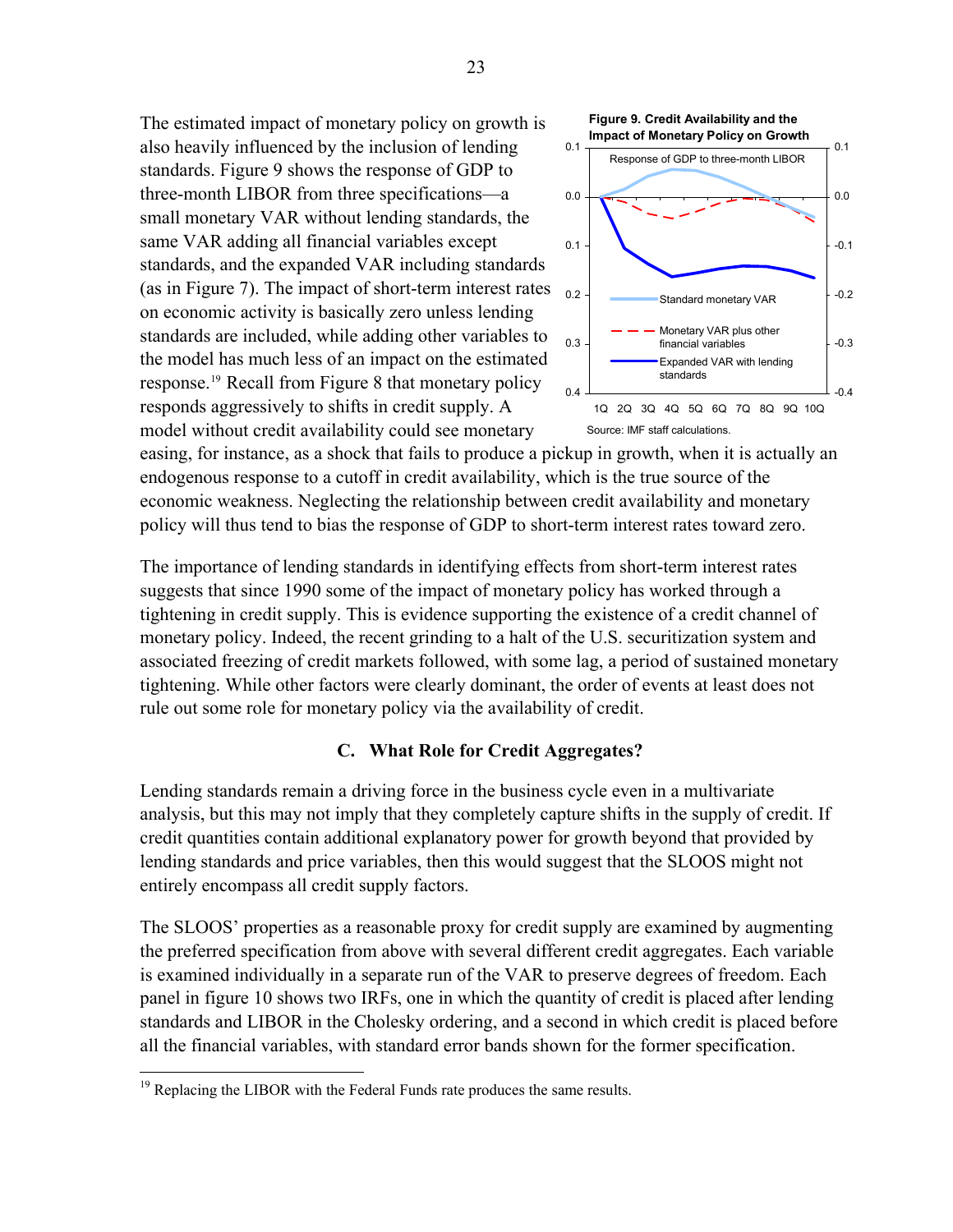

Figure 10. Response of GDP to Credit Aggregates

24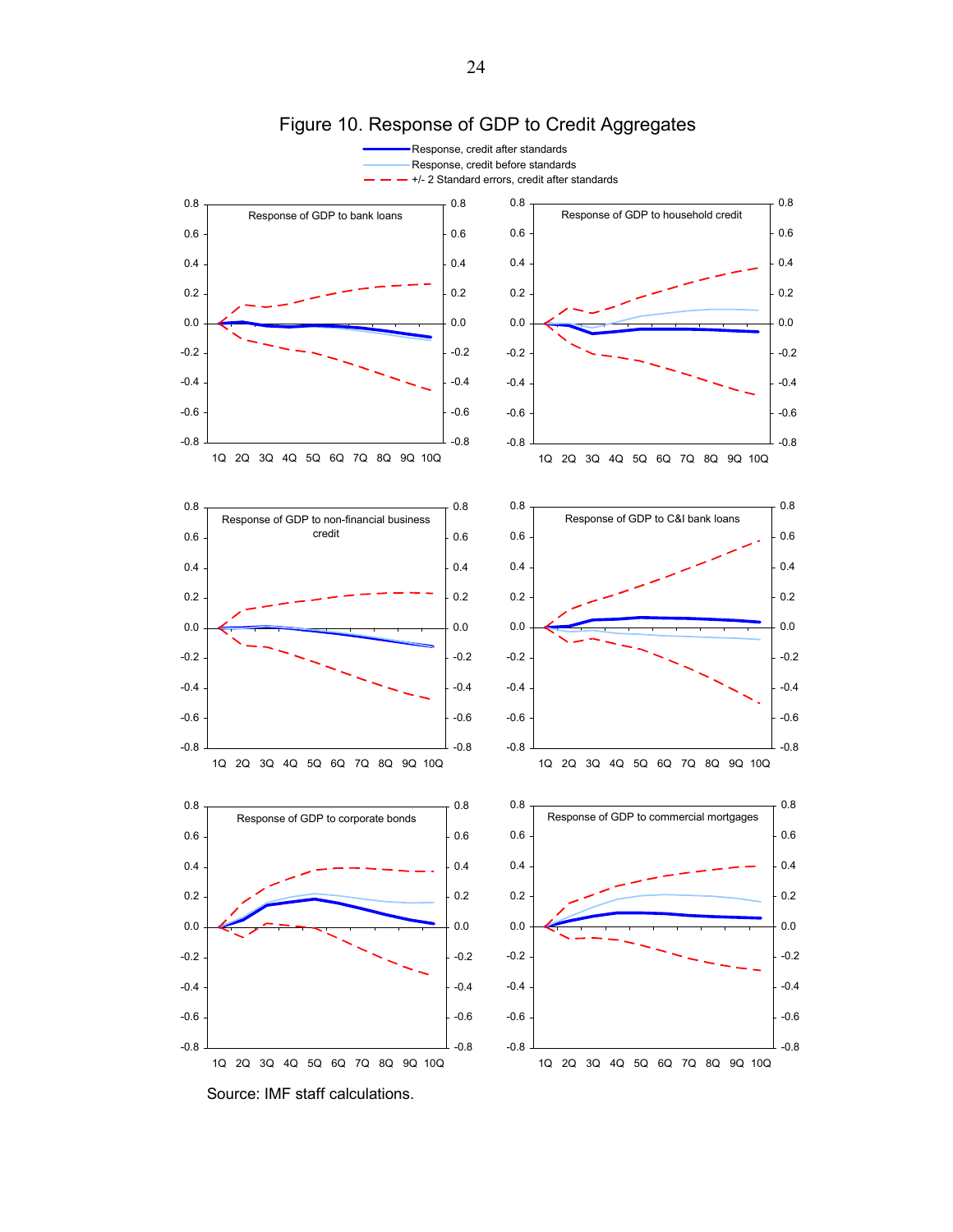Figure 10 indicates that broad credit aggregates provide little information about the future direction of the economy, but certain categories of credit contain some explanatory power. Neither bank loans, total household credit (residential mortgages and consumer credit), nonfinancial business credit, nor loans from commercial banks to non-financial business have statistically or economically significant effects on growth. Disturbances to the quantity of corporate bonds, however, have a positive impact on growth over roughly a year. The response of GDP to commercial mortgages varies more across specifications, with the stronger response seen when they are earlier in the VAR a possible sign that this category of credit captures some of the same credit constraints contained in lending standards. Overall, though, these results back up the validity of the SLOOS as a solid proxy for non-price credit availability throughout the financial system, as the quantity of credit provides little additional explanatory power.

### **D. What is the FCI's Contribution to Growth?**

The IRFs shown in Figure 7 can be combined with an estimate of the shocks to each variable to calculate the total impulse to growth in a given quarter. Our FCI includes the effects on GDP of shocks to the financial variables from the previous eight periods. Figure 7 shows that the IRFs have mostly leveled out at that horizon, and two years seems a reasonable period within which all financial shocks will have worked into economic activity. The FCI is thus the sum of 48 separate terms, capturing the impact of each of six variables from each of the previous eight quarters.

Measurement of the FCI in terms of its contribution to growth means that both the level of the index and the direction of recent changes have implications for economic activity. A value of 1, for example, means that the total impulse of financial conditions to GDP in a given quarter is one percentage point, annualized. A decline in the FCI from 1 to ½ would be expected to pull ½ percentage point from growth, but the total contribution to growth is still positive. Thus, a distinction can be drawn between tight financial conditions and tightening financial conditions that are still accommodative.

Given the 1990Q2 start of the SLOOS question on C&I loan standards, the two lags included in the VAR, and the eight lags necessary to calculate the FCI's impact on growth, the quarterly FCI series starts in 1992Q4. The four quarter moving average FCI, which we compare with y/y real GDP growth, thus begins in 1993Q3. We also calculate an FCI using the financial shocks from only four quarters. This alternate FCI lines up well with the preferred specification in most periods, including early in the sample, so we use this to extend the FCI back to 1992Q3 for some uses.

The FCI we estimate accounts for a substantial portion of the variation in real GDP growth over the business cycle (Figure 11). The correlation between y/y real GDP growth and the four-quarter-average FCI is 0.68; even the correlation between the quarterly FCI and quarterly annualized growth is 0.47 (Table 3). These correlations exceed those of any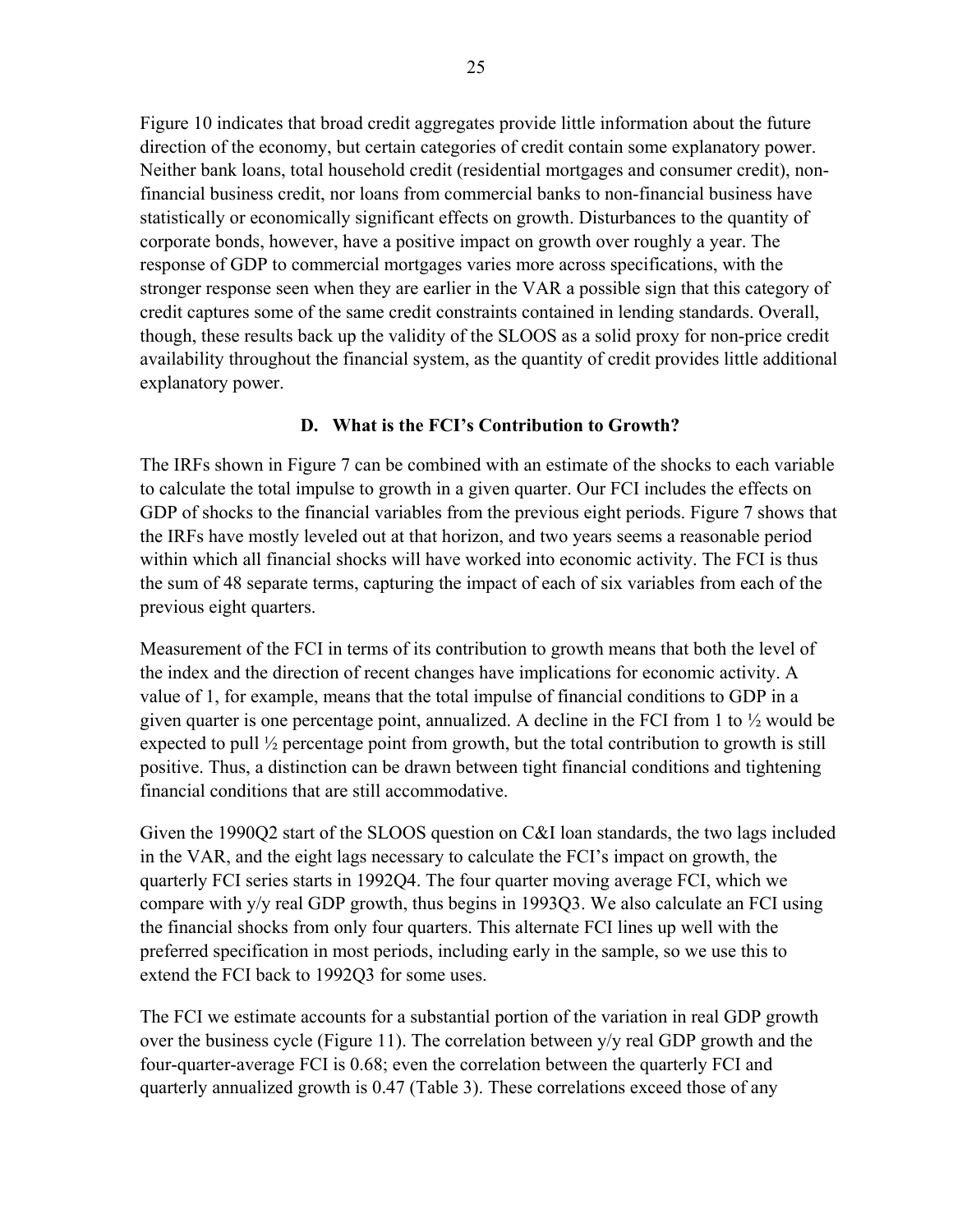individual component, supporting Stock and Watson's (2003) finding that forecasts combining several financial variables can improve upon univariate forecasts.



| Table 3. Financial Conditions and Real Activity:<br>Correlations and Variance Decompositions |                                 |                  |                                     |                                                             |  |  |  |  |  |
|----------------------------------------------------------------------------------------------|---------------------------------|------------------|-------------------------------------|-------------------------------------------------------------|--|--|--|--|--|
|                                                                                              | Correlations<br>Real GDP growth |                  | Variance decompositions<br>Real GDP | Average absolute<br>contribution to FCI<br>Percent of total |  |  |  |  |  |
| Financial variable<br>(contribution to FCI)                                                  | Quarterly<br>annualized         | Year-on-<br>year | Eight quarters<br>ahead             |                                                             |  |  |  |  |  |
| Overall FCI                                                                                  | 0.48                            | 0.68             |                                     |                                                             |  |  |  |  |  |
| Leading FCI                                                                                  | 0.47                            | 0.67             | $\ddotsc$                           |                                                             |  |  |  |  |  |
| Lending standards                                                                            | 0.25                            | 0.43             | 30.4                                | 22.0                                                        |  |  |  |  |  |
| <b>LIBOR</b>                                                                                 | 0.27                            | 0.23             | 6.7                                 | 12.9                                                        |  |  |  |  |  |
| <b>REER</b>                                                                                  | 0.21                            | 0.49             | 3.8                                 | 12.7                                                        |  |  |  |  |  |
| Investment grade yield                                                                       | 0.33                            | 0.57             | 14.6                                | 27.7                                                        |  |  |  |  |  |
| High yield spread                                                                            | 0.19                            | 0.30             | 0.9                                 | 6.2                                                         |  |  |  |  |  |
| Real equity returns                                                                          | 0.15                            | 0.34             | 9.3                                 | 18.5                                                        |  |  |  |  |  |
| Source: IMF staff calculations.                                                              |                                 |                  |                                     |                                                             |  |  |  |  |  |

Looking at the path of the FCI over time, financial conditions tightened sharply in 1994 and 1995, contributing to a slowdown in growth. Economic activity picked up again in 1996 and 1997 as the FCI improved, and growth was robust from 1998 through 2000 as financial conditions remained accommodative. The recession of 2001 coincided with another plunge in the FCI, and output in the subsequent recovery also closely tracked financial conditions.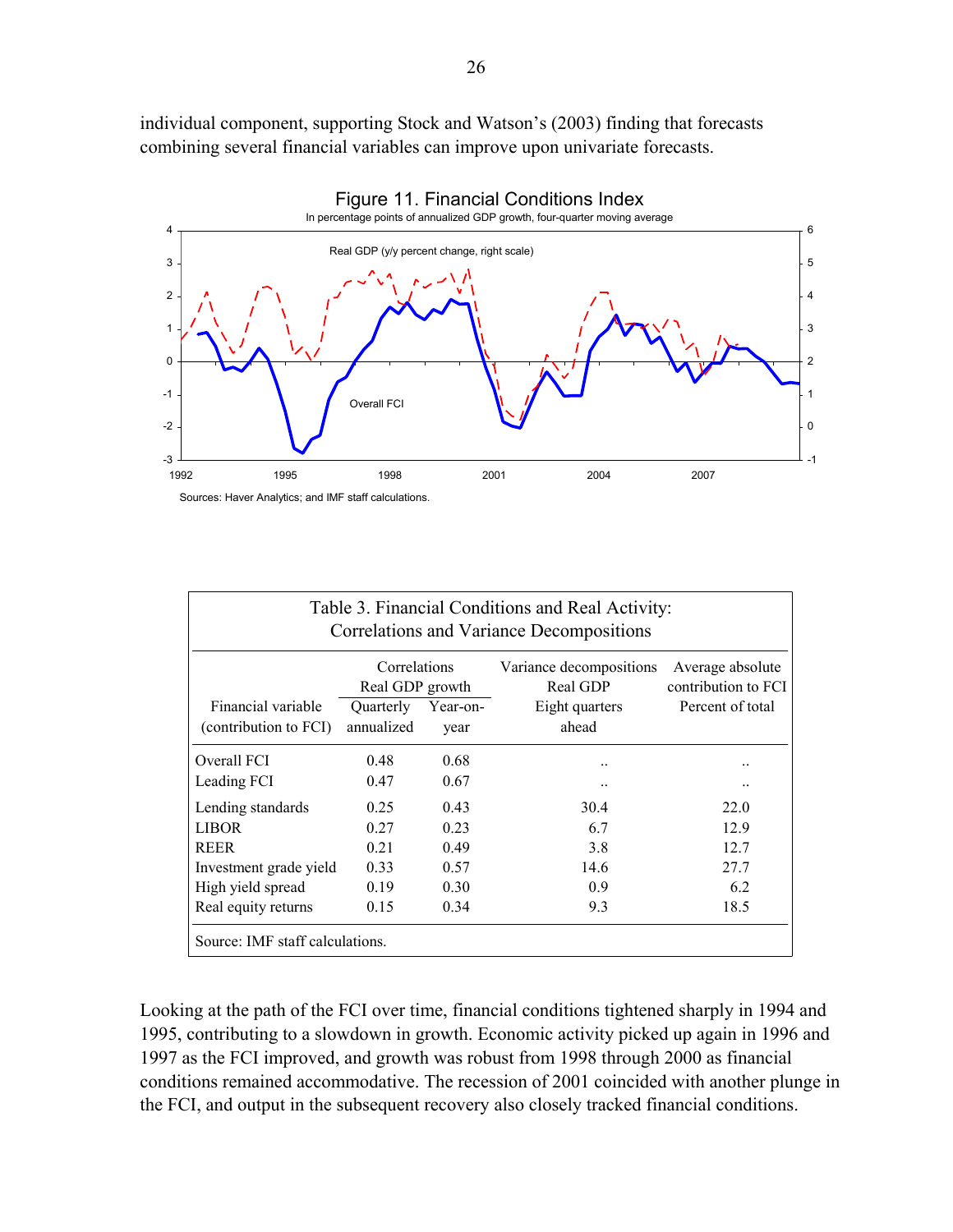Even the brief rebound in growth in mid-2007, a period for which many forecasters had predicted recession, was not entirely unanticipated by the FCI, as its contribution to growth reversed from a low point at the end of 2006.

Table 3 highlights the importance of credit availability to the FCI and to the business cycle. Lending standards explain 30 percent of the variance of real GDP over the cycle, twice as much as the next closest variable, investment grade yields. Standards are second only to investment grade yields in their average absolute contribution to the FCI.

Figure 12 shows each financial variable's quarterly profile of shocks and the time series of its overall contribution to the FCI. It should be noted that these shocks represent the difference between the actual outcome and that predicted by the VAR, so that the shock to a variable can be negative for growth even if the variable itself is becoming more accommodative, although the relationship between the direction of change in the variables and the sign of the VAR residuals is usually intuitive.<sup>[20](#page-28-0)</sup> The lines in Figure 12 sum up the impact on growth of shocks to the previous eight quarters and take the four-quarter moving average, for comparison to the overall FCI in Figure 11. Figure 13 expresses the lines from Figure 12 in columnar form, displaying the contributions to the FCI from each individual variable at any given point in time. The following findings stand out:

- The growth slowdown in 1995 was largely the product of the sharp increase in longterm interest rates in 1994. The ten-year Treasury yield rose from 6.1 to 7.8 percent from Q1 to Q4 1994, raising long-term corporate yields by an equivalent amount, pushing up high yield spreads, and causing a decline in real equity returns. The FCI tightened by 2.8 percentage points from 1994Q3 to 1995Q3, with over 80 percent of the shift accounted for by changes in corporate bond rates (both investment grade yields and high yield spreads) and real equity returns.
- Variation in credit availability contributed significantly to the late 1990s boom and the early 2000s bust. Lending standards added 1 percent to growth at the peak in late 1998, before a tightening owing to the Asian and LTCM crises sent the contribution downward. The distance from peak to trough was 1½ percentage points, and the continued drag from lending standards was one factor holding down growth in 2002.
- The contribution from investment grade yields paralleled that of lending standards from the late 1990s through the early 2000s, boosting growth from mid-1996 through mid-2000. The rise in yields from late 1998 through early 2000, and an increase in spreads in 2000 and 2001 caused the contribution to swing by  $1\frac{1}{2}$  percentage points between mid-2000 and mid-2001.

 $\overline{a}$ 

<span id="page-28-0"></span><sup>&</sup>lt;sup>20</sup> As a counterexample, shocks to the three-month LIBOR were positive throughout 2007, even though the rate was steady for the first three quarters, and fell in Q4, as the value implied by the model was lower than the actual throughout the year.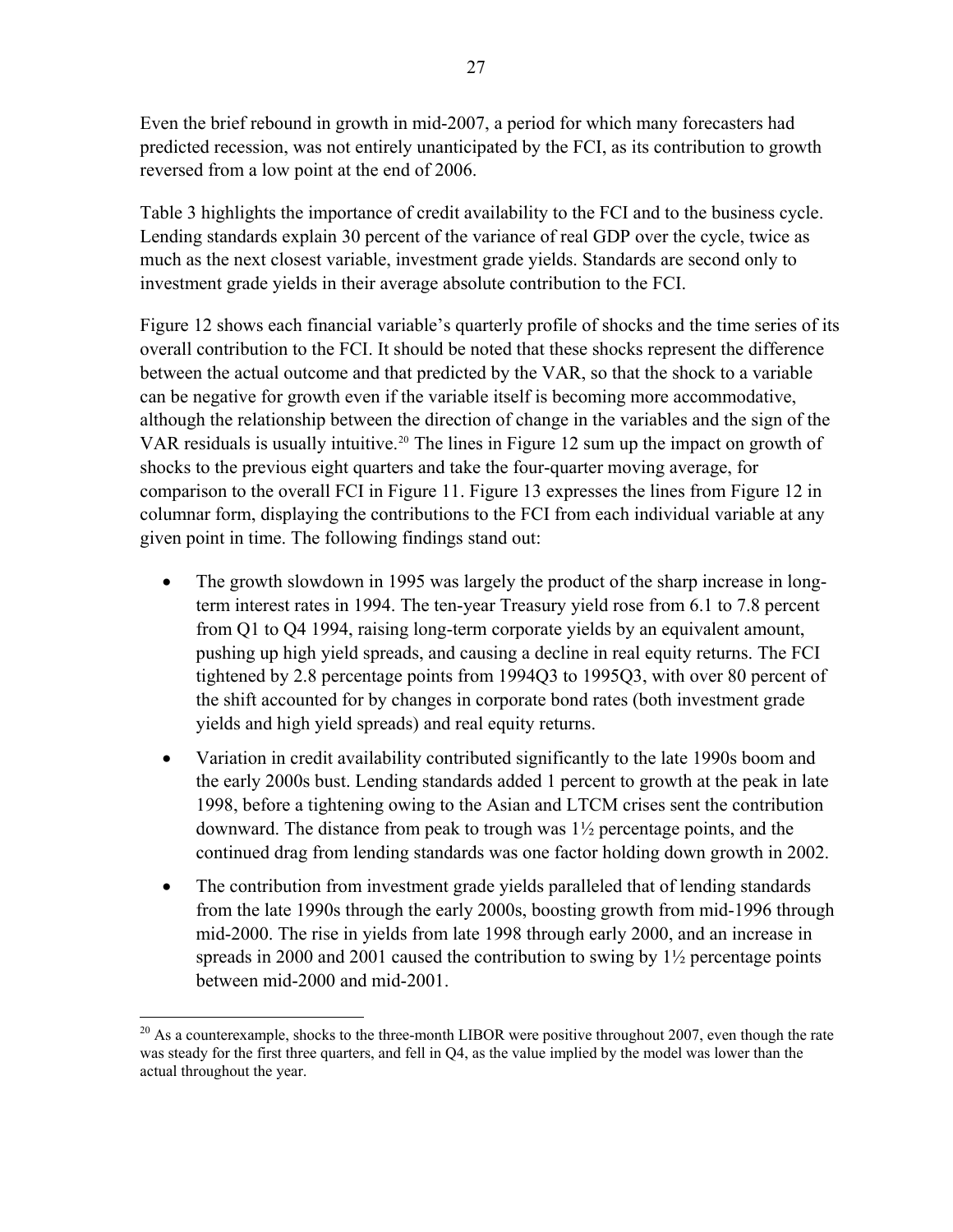

-1.5

-1.5

-1.0

-0.5

0.0

0.5

1.0

1.5

-1.6 -1.2 -0.8

-0.4 0.0 0.4 0.8 1.2 1.6

 $-1.0$ 

-0.5

0.0

0.5

1.0

1.5

Quarterly shock (left scale; units indicated in each panel)

Source: IMF staff calculations.

-1



Figure 12. Financial Shocks and Contributions to the FCI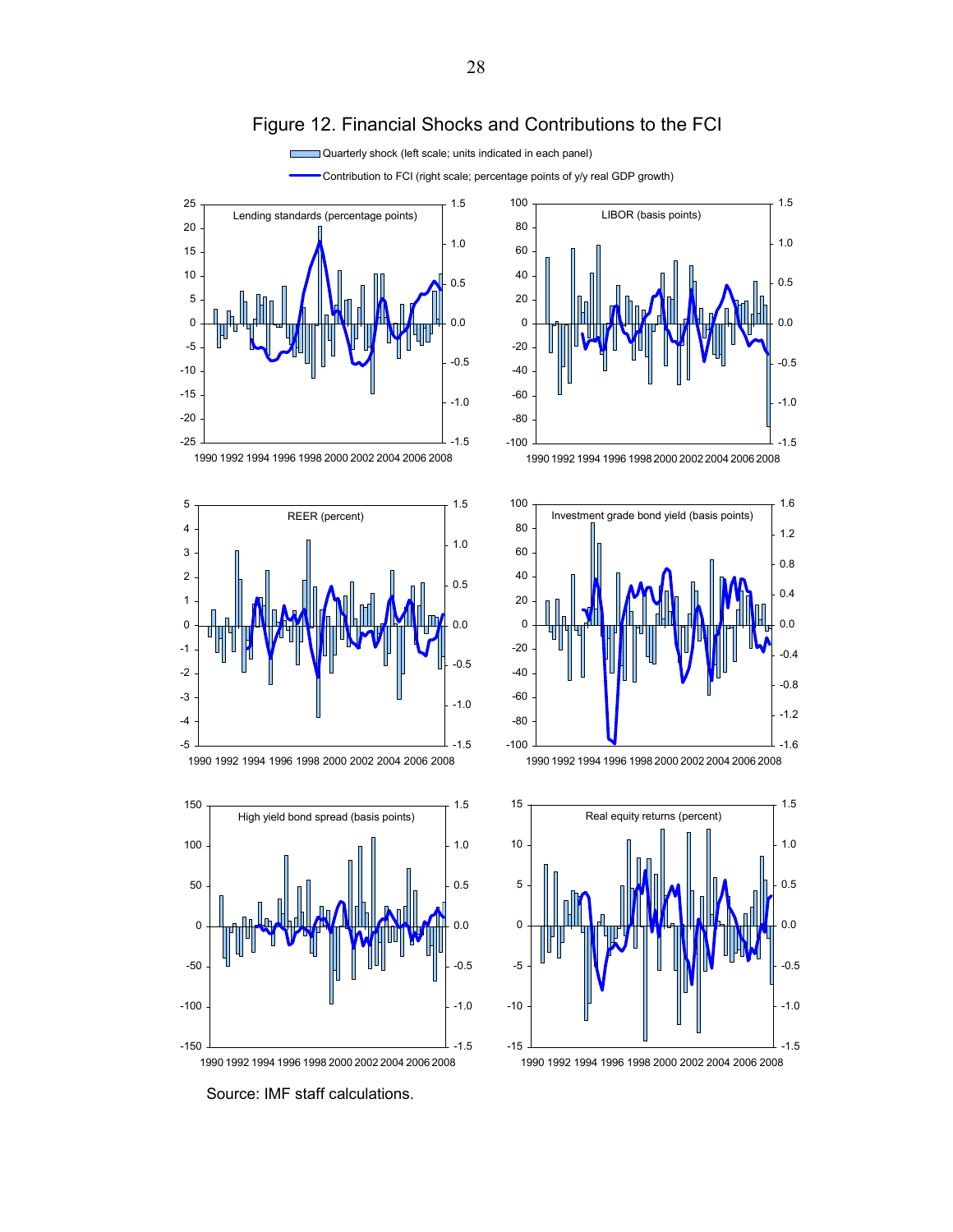

## Figure 13. Individual Contributions to the FCI

Source: IMF staff calculations.

- While monetary policy actions were often coincident with or leading the cycle over this period, the lagged impact of previous tightening or easing often negated the impact of these actions on growth. For instance, the rapid policy easing beginning in January 2001 took time to reverse the effects of previous tightening, as the contribution from LIBOR remained negative until the fourth quarter of the year, when the recession was ending.
- The contribution of real equity returns is more volatile, but the bull market of the late 1990s did add to growth and the downturn starting in 2000 pulled down growth, especially at the bottom of the cycle. The contributions of the real exchange rate and high yield spreads also display less persistence, and neither variable is a major driver of the cycle.
- Lagged transmission effects are often important. For instance, the overall impact of lending standards on economic activity in late 2007 and early 2008 was positive, as the boost to growth from easy credit conditions in earlier periods outweighed the drag resulting from the onset of credit market turmoil in August  $2007$ .<sup>[21](#page-30-0)</sup>

## **E. Where Do Financial Conditions Hit Hardest?**

We have shown above that lending standards, long-term interest rates, equity returns, and monetary policy all exert important influences on economic activity over the business cycle. One would expect these variables to have differing impacts on the various components of demand to the extent that each component relies on that particular financial market as a

<span id="page-30-0"></span> $\overline{a}$ <sup>21</sup> The four-quarter moving average FCI also presents a slightly elongated picture of the lags relative to the quarterly impact on growth.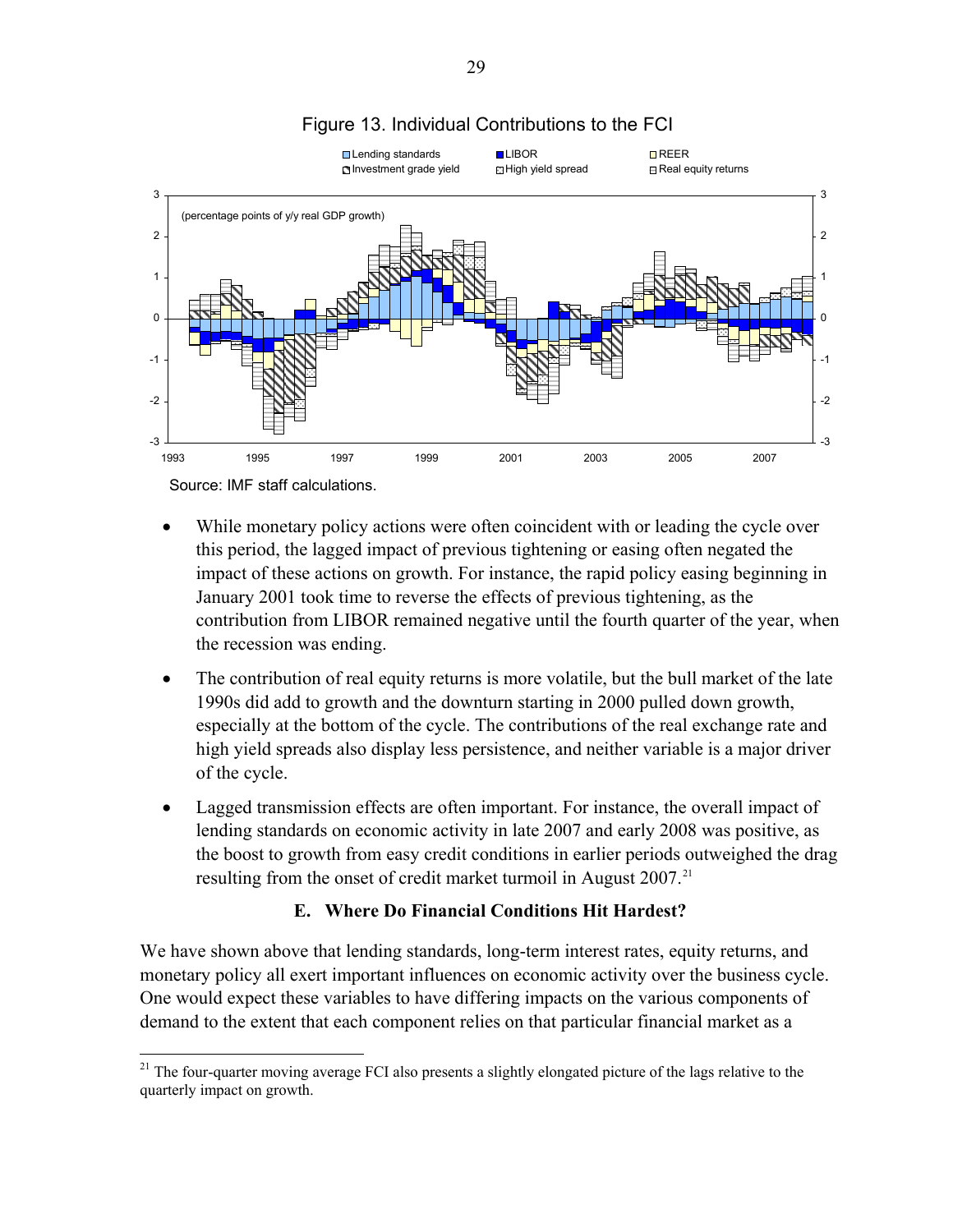



Source: IMF staff calculations.

source of financing. Bernanke and Gertler (1995) show, for instance, that residential and nonresidential fixed investment are much more interest-sensitive than consumption of nondurables, and Lown et al (2000) find that lending standards have a larger impact on business fixed investment than on overall industrial production.

Credit availability has a particularly strong impact on nonresidential fixed investment, while residential investment is the most sensitive to other financial conditions. The same VAR format as above is employed, replacing GDP and its deflator with each component of final domestic demand and its deflator.<sup>[22](#page-31-0)</sup> Figure 14 shows the response, in percent, to a one standard deviation shock to each of the main variables in the FCI.

The following results are noteworthy:

 $\overline{a}$ 

• A tightening in lending standards causes both residential and nonresidential fixed investment to fall, but the former bounces back after a year, while the latter continues declining for over two years. It eventually falls by more than 2 percent.

<span id="page-31-0"></span> $22$  The VAR for residential investment also replaces the REER and the investment grade yield with the real house price and the yield on 30-year fixed-rate mortgages.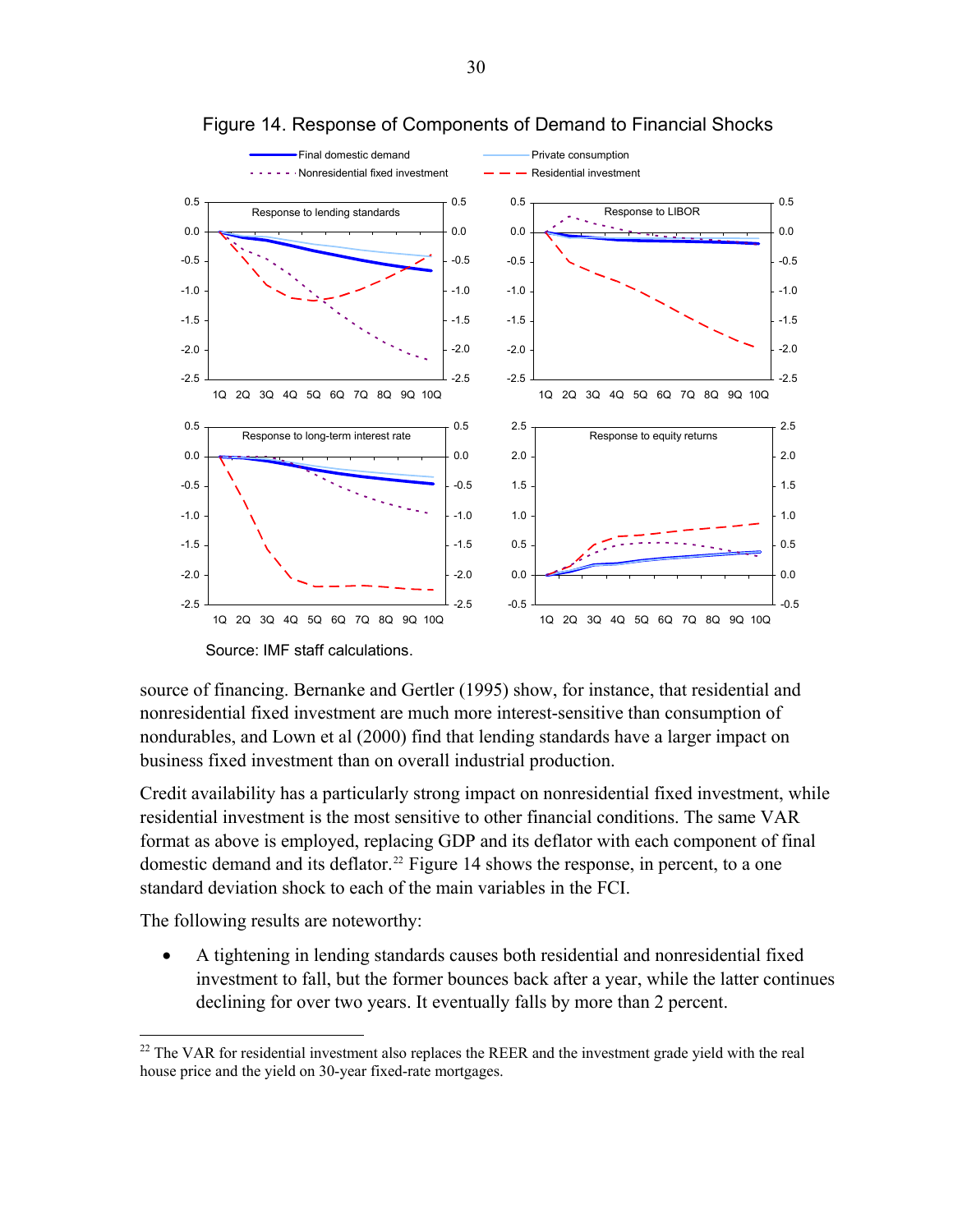- By contrast, a shock to short-term interest rates leads to a persistent decline in residential investment, while the responses of nonresidential fixed investment and private consumption are minimal.
- Residential investment is highly sensitive to long-term interest rates (in this case the rate on 30-year fixed-rate mortgages). The responses of nonresidential investment and consumption are important but the impact takes longer to manifest itself.
- Innovations to equity returns are also associated with increases in all components of demand. The response of residential investment is smaller than for other financial conditions, while the response of consumption is comparable to those for lending standards and long-term interest rates. Nonresidential investment responds more quickly to equity returns than to long-term interest rates, but the impact is also less persistent.

#### **F. Can the FCI See Into the Future?**

The strong coincident movement between the FCI and economic activity implies that the former contains a substantial amount of leading information, as it is comprised of movements occurring over a span of two years prior to the period under question. Figure 11 therefore shows the FCI extending through to the end of 2009, at which point it only refers to shocks that occurred in last quarter of 2007 and first quarter of 2008. The impact of shocks in those two quarters would pull the FCI from 0.4 in the first quarter of 2008 to -0.7 by the end of 2009, in the absence of other disturbances. This underlines the importance of keeping in mind the transmission lags from financial markets to real activity.

As a further test of the ability of the FCI to lead growth, we constructed a "leading FCI", which only measures the impact of shocks that occurred from 3 through 8 quarters prior to

the one under analysis. Any information contained in this index would be available to forecasters with at least six months of lead time. The index, shown in Figure 15 , does almost as good a job as the standard FCI in predicting economic activity—indeed, the correlations with y/y and q/q growth remain at 0.67 and 0.46 (Table 3). The respective correlations of the Conference Board's U.S. leading index with growth two quarters ahead are 0.52 and 0.27. The leading FCI would have given forecaster s advance notice of the 2001 recession an d an accurate indication of the timing of the recovery. It also would have given a significant early warning as to the timing and magnitude of the current downturn.

**Figure 15. Leading Financial Conditions Index** In percentage points of annualized GDP growth, four-

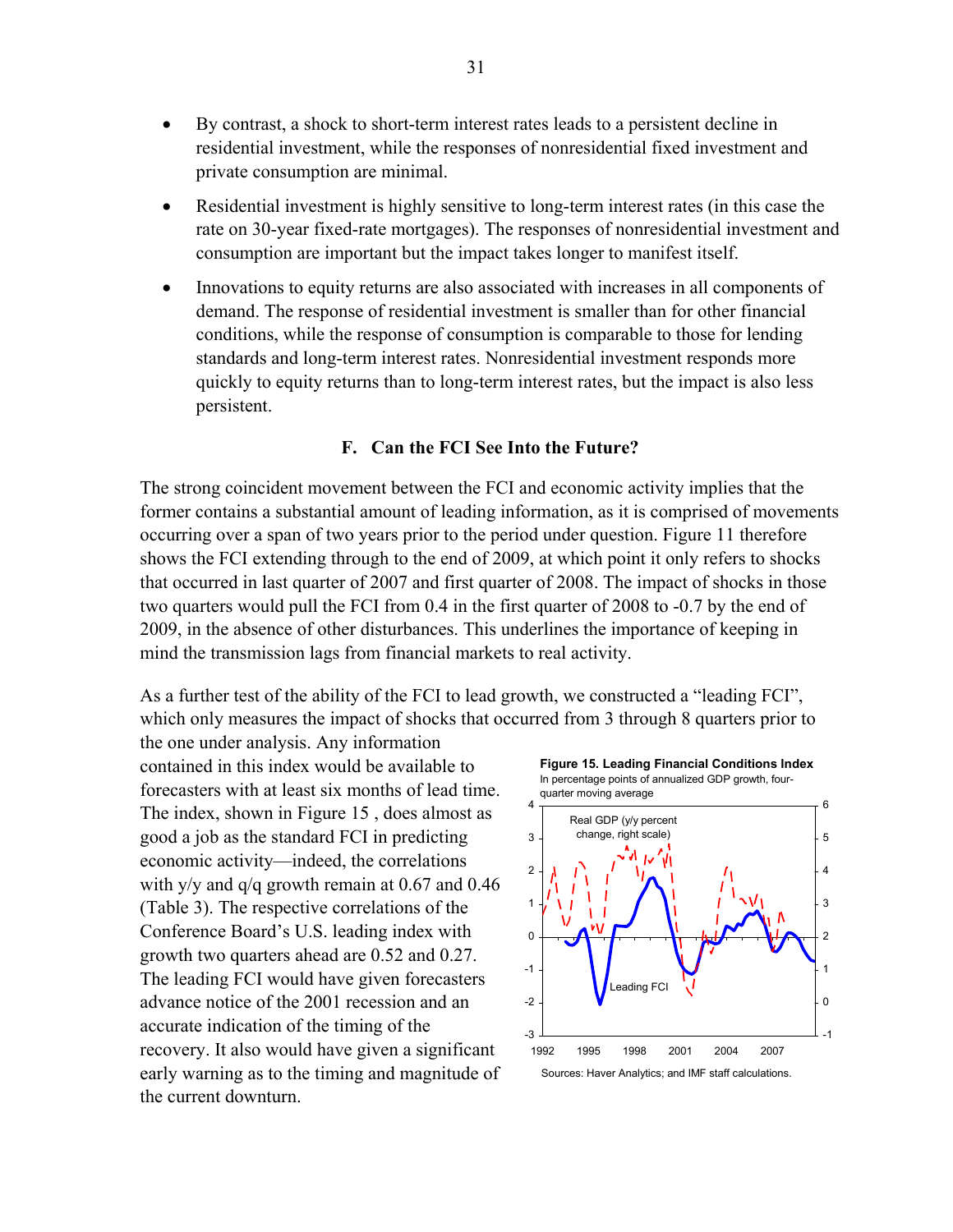#### **IV. CONCLUSIONS**

This paper has explained the construction of an FCI for the United States that accounts for the role of credit availability—shifts in the supply of credit—in driving economic fluctuations. The VAR framework used here allows for dynamic interaction between financial variables and growth, more realistically capturing the nature of macro-financial linkages than other estimation methodologies. The FCI does not represent a set of deep structural parameters, but does provide quantitative estimates of the typical recent effects on economic activity of the main financial transmission channels. Overall, this FCI tracks growth quite closely and serves as an accurate leading indicator of the business cycle. Lending standards, interest rates on corporate debt, equity returns, and the real exchange rate all have significant effects on growth.

Lending standards as reported by the Federal Reserve's Senior Loan Officer Opinion Survey on Bank Lending Practices are a valid proxy for credit availability. They appear to capture credit supply effects not only at commercial banks but throughout the economy. We find that a net tightening in commercial and industrial loan standards of 20 percentage points reduces GDP by  $\frac{3}{4}$  percent over 1 year and  $1\frac{1}{4}$  percent over 2 years, in line with other estimates using this variable (Lown and Morgan 2002, 2006; Bayoumi and Melander, 2008). In total, credit availability accounts for over 20 percent of the typical contribution of financial factors to growth. Much of the impact of lending standards can be traced through standards' significant influence on other financial variables, as a tightening of standards is typically associated with a sharp decline in equity returns and a widening of spreads on risky corporate debt. Lending standards retain their importance for growth even when accounting for the forward-looking information contained in other financial markets. This is strong evidence of a causal relationship between credit availability and economic activity, and discredits the idea that lending standards merely tighten as a precaution when an economic slowdown is foreseen.

A large proportion of the effects of monetary policy on growth since 1990 appear to have worked through their impact on the availability of credit, which advocates for the existence of a credit channel of monetary policy. The sensitivity of credit availability to monetary policy calls for monetary policymakers to pay attention to the effects of their instruments on economy-wide credit conditions. This holds true whether the central bank intends to stimulate or cool down the economy. The FCI's dynamic weights also highlight the importance of lagged transmission effects in determining whether a monetary policy setting is accommodative or restrictive. Avenues for further research include extending this approach to other countries, and examining the robustness of the current findings to the use of Bayesian estimation or structural VAR methods.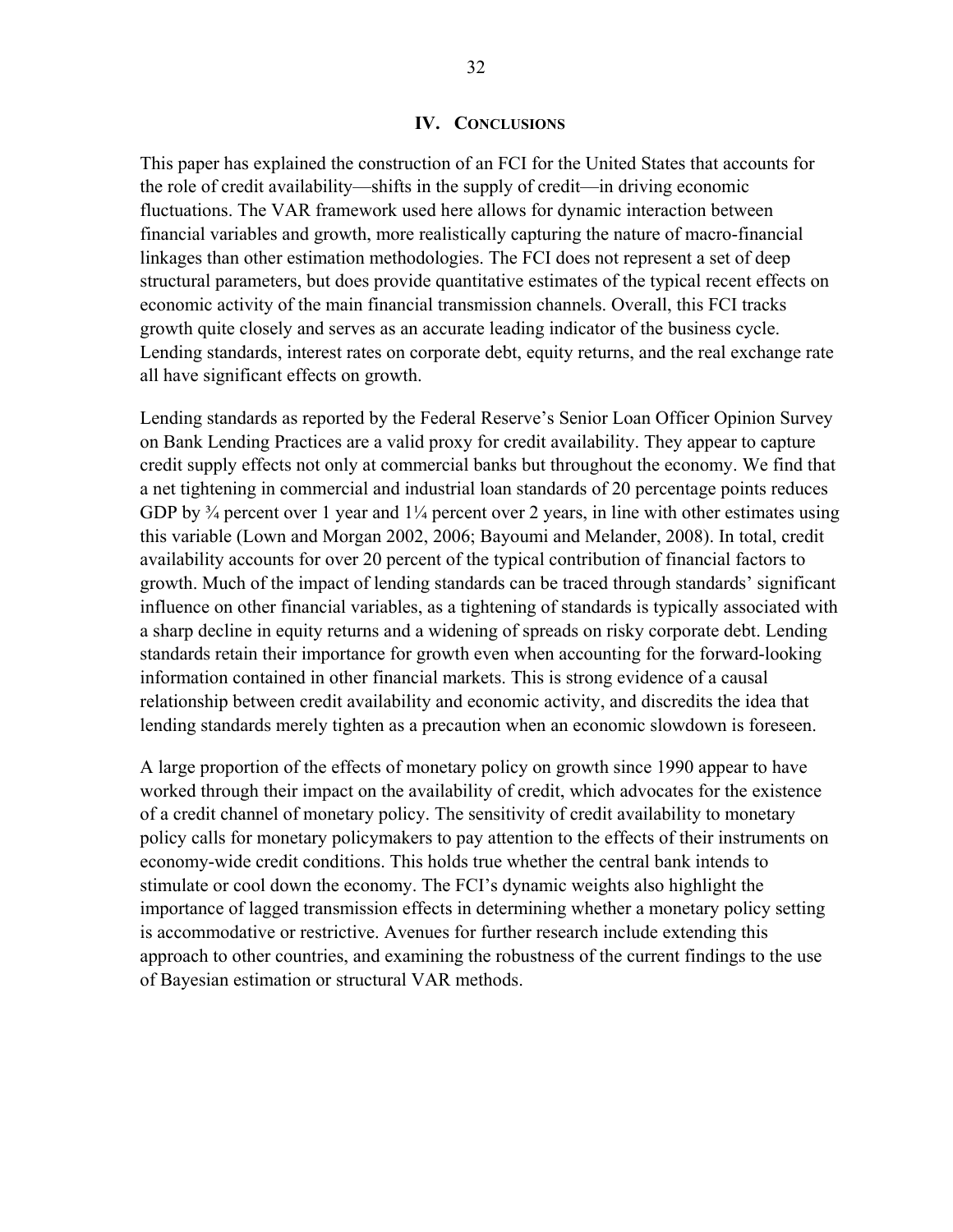#### **References**

- Ashcraft, A., and M. Campello, 2007, "Firm Balance Sheets and Monetary Policy Transmission" *Journal of Monetary Economics*, Vol. 54 (September), pp. 1515–28.
- Batini, N., and K. Turnbull, 2002, "A Dynamic Monetary Conditions Index for the UK," *Journal of Policy Modelling*, Vol. 24 (June), pp. 257–81.
- Bayoumi, T., and O. Melander, 2008, "Credit Matters: Empirical Evidence on U.S. Macro-Financial Linkages," forthcoming IMF Working Paper.
- Bernanke, B., and A. Blinder, 1988, "Credit, Money, and Aggregate Demand," *American Economic Review*, Vol. 78 (May: Papers and Proceedings), pp. 435–9.
- –––––, 1992, "The Federal Funds Rate and the Channels of Monetary Transmission," *American Economic Review*, Vol. 82 (September), pp. 901–921.
- –––––, Gertler, M., 1995, "Inside the Black Box: The Credit Channel of Monetary Policy Transmission," *Journal of Economic Perspectives*, Vol. 9 (Fall), pp. 27–48.
- –––––, Gilchrist, S., 1999, "The Financial Accelerator in a Quantitative Business Cycle Framework," in J. Taylor & M. Woodford (eds.), *Handbook of Macroeconomics*, Vol. 1C, pp. 1341–1393.
- –––––, Mihov, I., 1998, "Measuring Monetary Policy," *Quarterly Journal of Economics*, Vol. 113 (August), pp. 869–902.
- –––––, Boivin, J., and P. Eliasz, 2005, "Measuring the Effects of Monetary Policy: A Factor-Augmented Vector Autoregressive (FAVAR) Approach," *Quarterly Journal of Economics*, Vol. 120 (February), pp. 387–422.
- Boschen, J., and L. Mills, 1991, "The Effects of Countercyclical Policy on Money and Interest Rates: An Evaluation of Evidence from FOMC Documents," Federal Reserve Bank of Philadelphia Working Paper 91-20.
- Christiano, L., M. Eichenbaum, and C. Evans, 1996, "The Effects of Monetary Policy Shocks: Evidence from the Flow of Funds," *The Review of Economics and Statistics*, Vol. 78 (February), pp. 16–34.
- Dudley, W. and J. Hatzius, 2000, "The Goldman Sachs Financial Conditions Index: The Right Tool for a New Monetary Policy Regime," Goldman Sachs Global Economics Paper No. 44.
- Eika, K., N. Ericsson, and R. Nymoen, 1996, "Hazards in Implementing a Monetary Conditions Index," *Oxford Bulletin of Economics and Statistics*, Vol. 58 (November), pp. 765–90.
- Emery, K., 1996, "The Information Content of the Paper-Bill Spread," *Journal of Economics and Business*, Vol. 48 (February), pp. 1–10.
- English, W., K. Tsatsaronis, and E. Zoli, 2005, "Assessing the Predictive Power of Measures of Financial Conditions for Macroeconomic Variables," BIS Papers: Number 22.
- Friedman, M., and A. Schwartz, 1963, *A Monetary History of the United States, 1867–1960* (Princeton, NJ: Princeton University).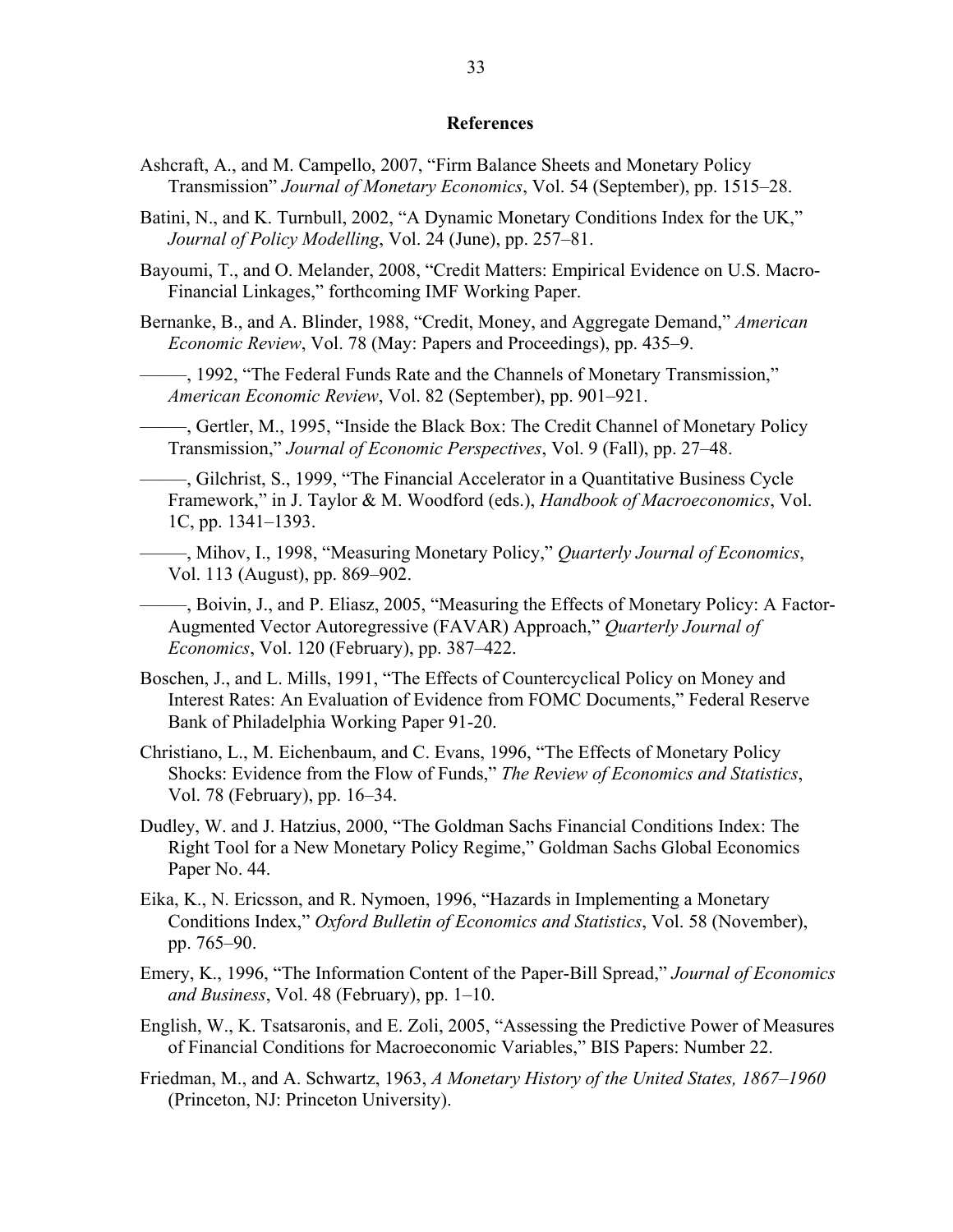- Gambacorta, L., and P. Mistrulli, 2004, "Does Bank Capital Affect Lending Behavior?" *Journal of Financial Intermediation*, Vol. 13 (October), pp. 436–57.
- Gauthier, C., C. Graham, and Y. Liu, 2004, "Financial Conditions Indexes for Canada," Bank of Canada Working Paper 2004-22.
- Gertler, M., and S. Gilchrist, 1994, "Monetary Policy, Business Cycles, and the Behavior of Small Manufacturing Firms," *Quarterly Journal of Economics*, Vol. 109 (May), pp. 309–40.
- –––––, Lown C., 1999, "The Information in the High Yield Bond Spread for the Business Cycle: Evidence and Some Implications," *Oxford Review of Economic Policy*, Vol. 15 (Autumn), pp. 132–50.
- Goodhart, C., and B. Hofmann, 2001, "Asset Prices, Financial Conditions, and the Transmission of Monetary Policy," Paper presented at conference on Asset Prices, Exchange Rates, and Monetary Policy. Available online at: <http://www.frbsf.org/economics/conferences/0103/index.html>

–––––, 2002, "Asset Prices and the Conduct of Monetary Policy," Paper presented at Royal Economic Society Annual Conference.

- Greenlaw, D., J. Hatzius, A. Kashyap, and H. Shin, 2008, "Leveraged Losses: Lessons from the Mortgage Market Meltdown," Paper presented at U.S. Monetary Policy Forum Conference. Available online at: <http://www.chicagogsb.edu/usmpf/docs/usmpf2008confdraft.pdf>
- Kashyap, A., and J. Stein, 2000, "What Do a Million Observations on Banks Say About the Transmission of Monetary Policy?" *American Economic Review*, Vol. 90 (June), pp. 407–428.
- Lown, C., D. Morgan, and S. Rohatgi, 2000, "Listening to Loan Officers: The Impact of Commercial Credit Standards on Lending and Output," *Federal Reserve Bank of New York Economic Policy Review* (July), pp. 1–16.
- –––––, 2002, "Credit Effects in the Monetary Mechanism," *Federal Reserve Bank of New York Economic Policy Review* (May), pp. 217–235.
- –––––, 2006, "The Credit Cycle and the Business Cycle: New Findings Using the Loan Officer Opinion Survey," *Journal of Money, Credit, and Banking*, Vol. 38 (September), pp. 1575–97.
- Macroeconomic Advisers, 1998, "From the U.S. Economic Outlook," Technical Notes: September 5.
- Mayes, D. and M. Virén, 2001, "Financial Conditions Indexes," Bank of Finland Discussion Paper No. 2001-17.
- Mody, A., and M. Taylor, 2003, "The High-Yield Spread as a Predictor of Real Economic Activity: Evidence of a Financial Accelerator for the United States," *IMF Staff Papers*, Vol. 50 (No. 3), pp. 373–402.
- Pesaran, H., and Y. Shin, 1998, "Generalized Impulse Response Analysis in Linear Multivariate Models," *Economics Letters*, Vol. 58 (January), pp. 17–29.